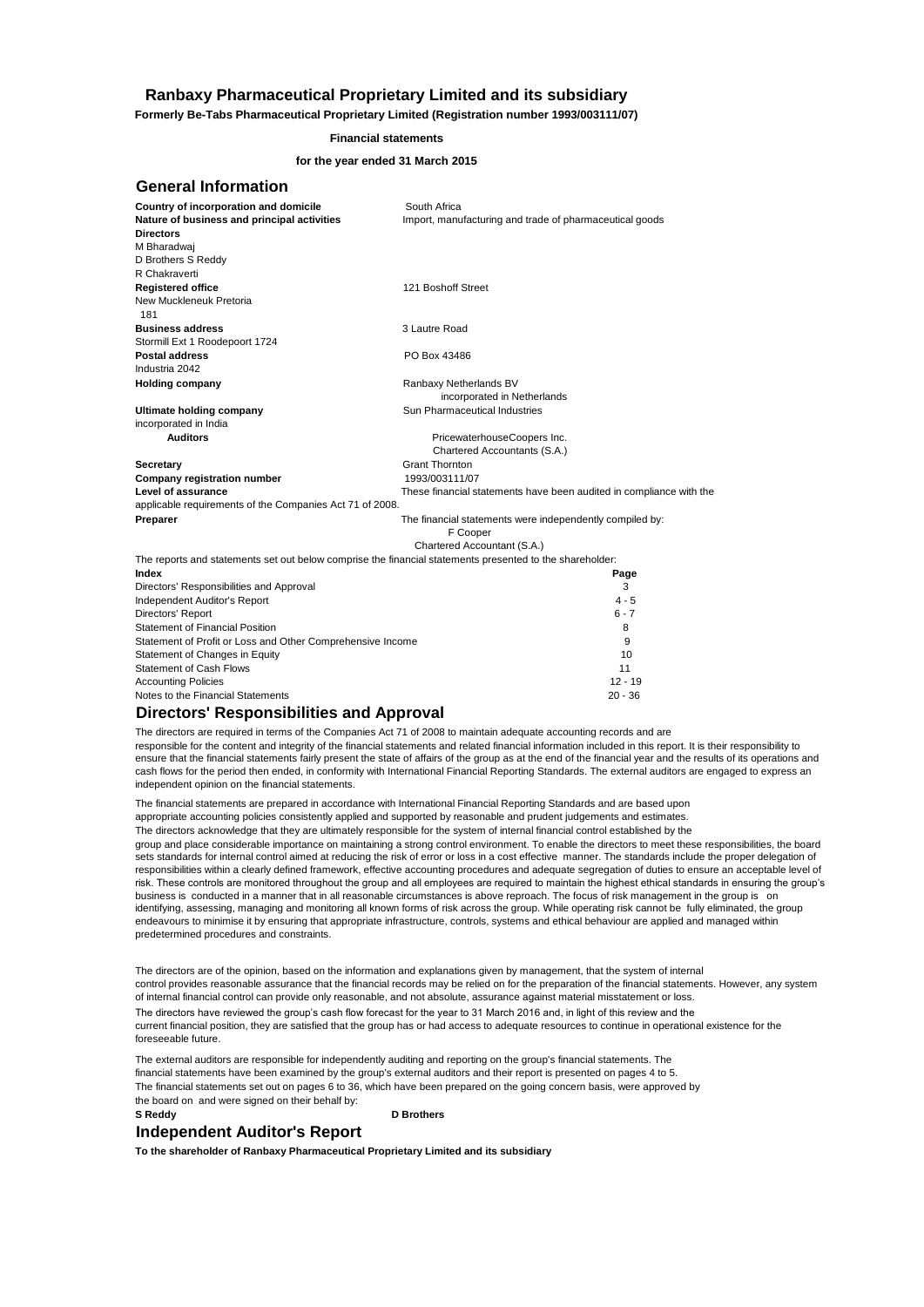## **Independent Auditor's Report**

### **Opinion**

In our opinion, the financial statements of Ranbaxy Pharmaceutical Proprietary Limited and its subsidiary for the year then ended 31 March 2015 are prepared, in all material respects, in accordance with the basis of accounting described in note to the financial statements, and the requirements of the Companies Act 71 of 2008.

**Partner's name**

**Partner ###**

**Per:**

## **Additional description Additional description**

### **Directors' Report**

The directors have pleasure in submitting their report on the financial statements of Ranbaxy Pharmaceutical Proprietary Limited and its subsidiary and the group for the year ended 31 March 2015.

### **1. Nature of business**

The group is engaged in import, manufacturing and trade of pharmaceutical goods and operates principally in South Africa. There have been no material changes to the nature of the group's business from the prior year.

### **2. Review of financial results and activities**

The consolidated financial statements have been prepared in accordance with International Financial Reporting Standards and the requirements of the Companies Act 71 of 2008. The accounting policies have been applied consistently compared to the prior year. Full details of the financial position, results of operations and cash flows of the group are set out in these consolidated financial

#### statements. **3. Share capital**

There have been no changes to the authorised or issued share capital during the year under review.

**4. Dividends**

No dividends were declared for the year.

### **5. Directorate**

R Chakraverti

M Bharadwai

The directors in office at the date of this report are as follows: on a consumer and the matter of the consumer and the consumer and the consumer and the consumer and the consumer American Resigned 14 November 2014<br>American Resigned 14 November 2014<br>Indian **Directors Nationality Changes** SI Dani **Indian** Resigned 14 November 2014<br>A Madan **Indian Resigned 14 November 2014** Resigned 14 November 2014

There have been no other changes to the directorate for the year under review.

**6. Interest in subsidiaries**

Details of material interest in subsidiary companies are presented in the consolidated financial statements in note 5.

There were no significant acquisitions or divestitures during the year ended 31 March 2015

S Reddy Bosantimical Indian<br>R Chakraverti Indian

D Brothers South African

### **7. Holding company**

The group's holding company is Ranbaxy Netherlands BV incorporated in Netherlands.

### **8. Ultimate holding company**

The group's ultimate holding company is Sun Pharmaceutical Industries which is incorporated in India.

### **Directors' Report**

### **9. Events after the reporting period**

The directors have made a decision to merge the Be-Tabs Investments (Pty) Ltd into the records of Ranbaxy Pharmaceuticals

(Pty) Ltd during the next financial period, thus results of Be-Tabs Investments (Pty) Ltd will be included in Ranbaxy Pharmaceuticals (Pty) Ltd stand alone.

The directors are not aware of any other material event which occurred after the reporting date and up to the date of this report, that might have an impact on the financial statements.

#### **10. Going concern**

The directors believe that the group has adequate financial resources to continue in operation for the foreseeable future and

accordingly the consolidated financial statements have been prepared on a going concern basis. The directors have satisfied themselves that the group is in a sound financial position and that it has access to sufficient borrowing facilities to meet its foreseeable cash requirements. The directors are not aware of any new material changes that may adversely impact the group. The directors are also not aware of any material non-compliance with statutory or regulatory requirements or of any pending changes to legislation which may affect the group.

### **11. Auditors**

PricewaterhouseCoopers Inc. continued in office as auditors for the company and its subsidiaries for 2015. **12. Secretary**

The company secretary functions are performed by Grant Thornton. Business address 121 Boshoff Street New Muckleneuk Pretoria 181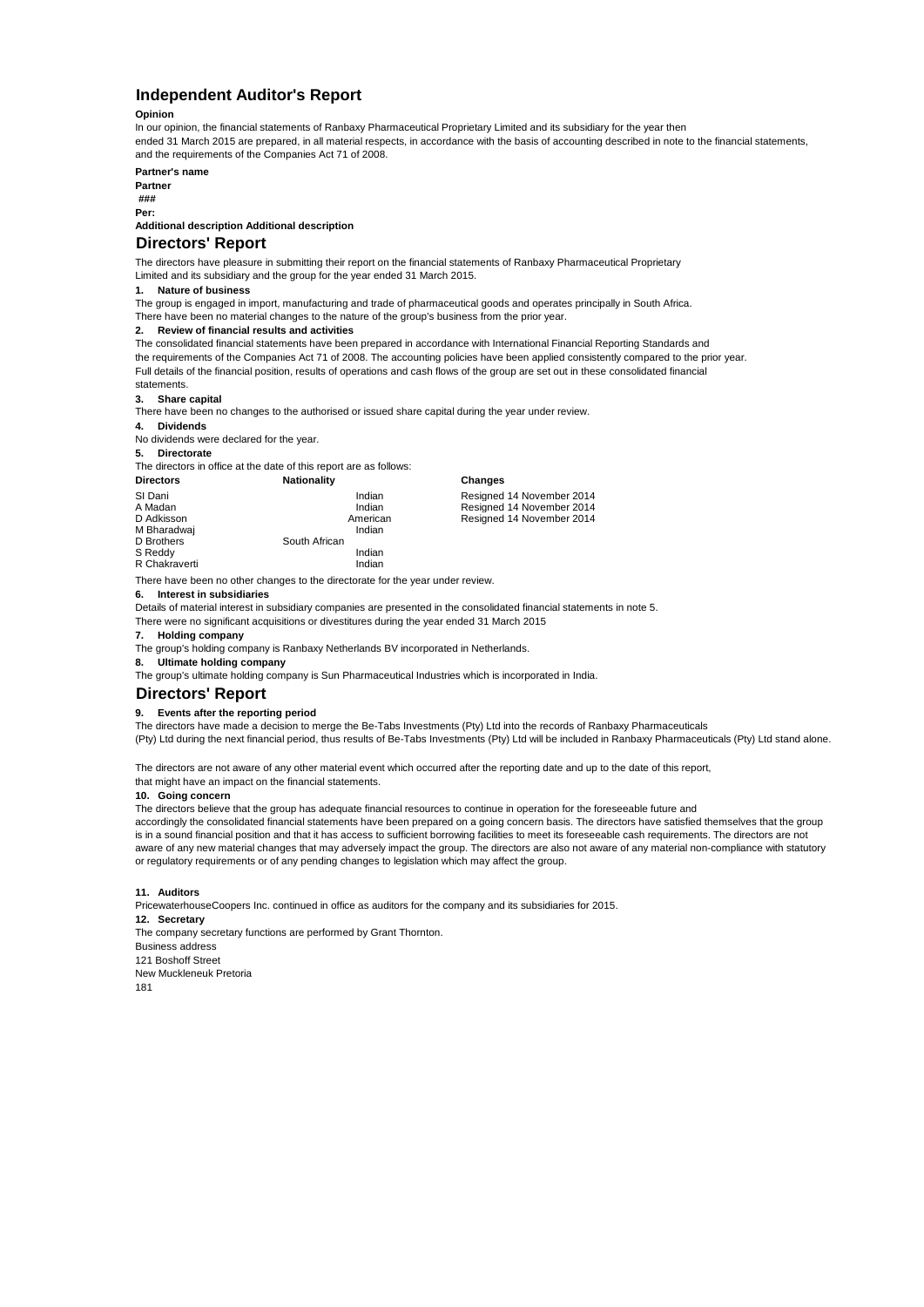### **Statement of Financial Position as at 31 March 2015**

|                                     |         |                  | <b>GROUP</b>     |                  | <b>COMPANY</b>   |  |
|-------------------------------------|---------|------------------|------------------|------------------|------------------|--|
| Figures in Rand                     | Note(s) | 31 March<br>2015 | 31 March<br>2014 | 31 March<br>2015 | 31 March<br>2014 |  |
| <b>Assets</b>                       |         |                  |                  |                  |                  |  |
| <b>Non-Current Assets</b>           |         |                  |                  |                  |                  |  |
| Property, plant & Equipment         | 3       | 261.253.250      | 272.281.609      | 261.253.250      | 272.281.609      |  |
| Intangible assets                   |         | 471,330          | 761,654          | 471.330          | 761,654          |  |
| Investments in subsidiaries         |         |                  |                  | 2.516.233        | 2.516.233        |  |
|                                     |         | 261,724,580      | 273.043.263      | 264,240,813      | 275,559,496      |  |
| <b>Current Assets</b>               |         |                  |                  |                  |                  |  |
| Inventories                         | 10      | 76,677,755       | 76,892,976       | 76,677,755       | 76,892,976       |  |
| Trade and other receivables         | 11      | 75.713.664       | 111.031.016      | 75,654,448       | 110,764,753      |  |
| Cash and cash equivalents           | 12      | 14,616,113       | 13,312,026       | 14,048,330       | 13,024,512       |  |
|                                     |         | 167,007,532      | 201.236.018      | 166.380.533      | 200.682.241      |  |
| <b>Total Assets</b>                 |         | 428,732,112      | 474,279,281      | 430,621,346      | 476,241,737      |  |
| <b>Equity and Liabilities</b>       |         |                  |                  |                  |                  |  |
| Equity                              |         |                  |                  |                  |                  |  |
| Share Capital                       | 13      | 200,000,200      | 200,000,200      | 200,000,200      | 200,000,200      |  |
| Reserves                            | 14      | (3,304,567)      | (3,304,567)      | (2, 248, 383)    | (2, 248, 383)    |  |
| Accumulated loss                    |         | (177, 814, 574)  | (126, 545, 903)  | (179.912.798)    | (128, 654, 467)  |  |
|                                     |         | 18,881,059       | 70,149,730       | 17,839,019       | 69,097,350       |  |
| Liabilities                         |         | $\sim$           | $\sim$           |                  |                  |  |
| <b>Current Liabilities</b>          |         |                  |                  |                  |                  |  |
| Trade and other Payable             | 16      | 221,733,283      | 229,646,623      | 221,871,388      | 229,577,921      |  |
| Loans from group companies          | 6       | 187,700,595      | 174,065,753      | 190,910,939      | 177,566,466      |  |
| Current tax payable                 |         | 417,175          | 417,175          |                  |                  |  |
|                                     |         | 409,851,053      | 404,129,551      | 412,782,327      | 407,144,387      |  |
| <b>Total Equity and Liabilities</b> |         | 428.732.112      | 474.279.281      | 430.621.346      | 476.241.737      |  |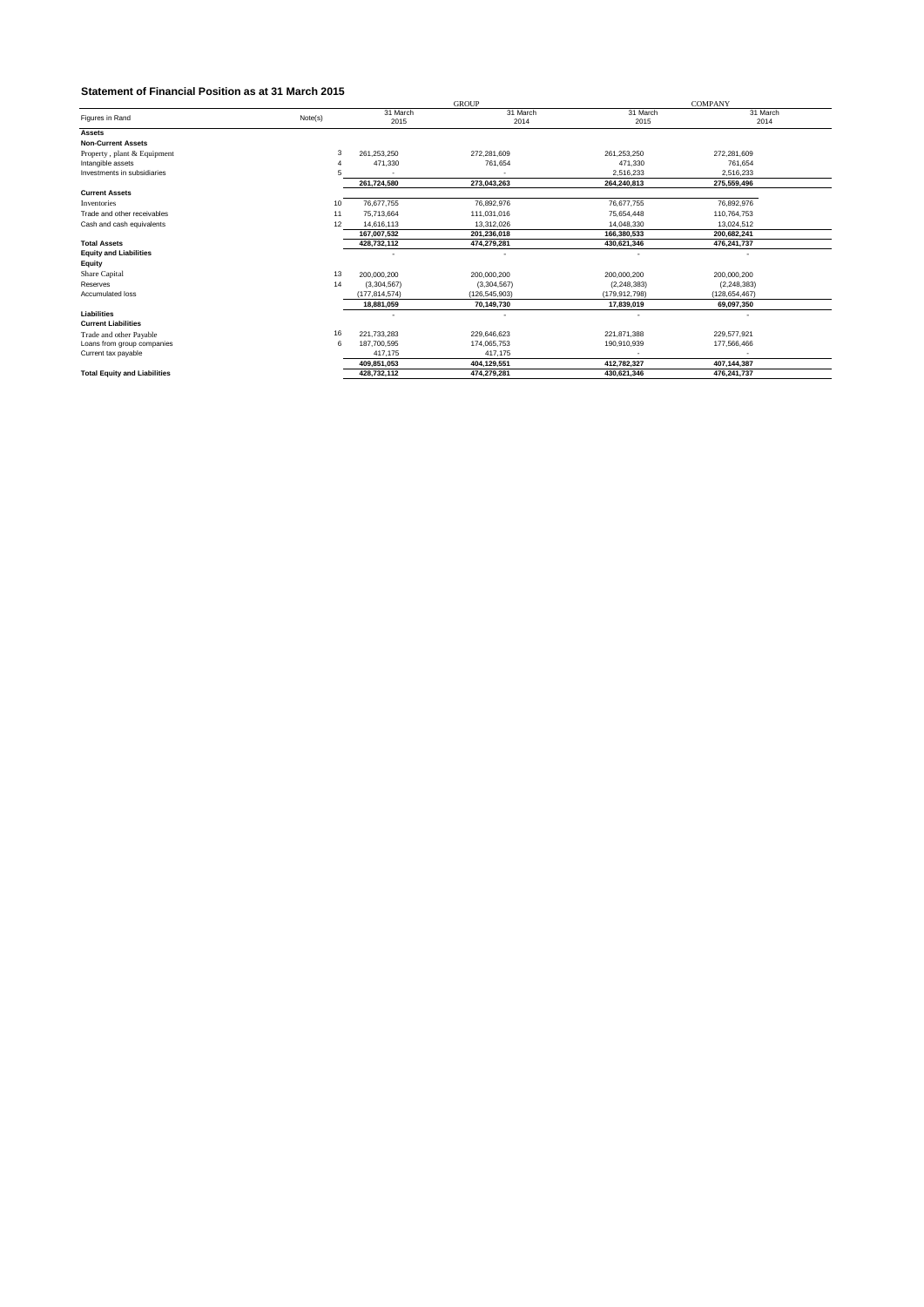# **Statement of Profit or Loss and Other Comprehensive Income**

| Group<br>Company<br>12 month sended<br>15 month sended<br>15 month sended<br>12 month sended<br>31 March<br>31 March<br>31 March<br>31 March<br>2015<br>2014<br>2015<br>2014<br>Figures in Rand Note(s)<br>17<br>387,878,934<br>259, 198, 798<br>387,878,934<br>Revenue<br>259, 198, 798<br>18<br>Cost of sales<br>(255, 894, 452)<br>(156, 395, 834)<br>(255, 894, 452)<br>(156, 395, 834) |  |
|---------------------------------------------------------------------------------------------------------------------------------------------------------------------------------------------------------------------------------------------------------------------------------------------------------------------------------------------------------------------------------------------|--|
|                                                                                                                                                                                                                                                                                                                                                                                             |  |
|                                                                                                                                                                                                                                                                                                                                                                                             |  |
|                                                                                                                                                                                                                                                                                                                                                                                             |  |
|                                                                                                                                                                                                                                                                                                                                                                                             |  |
|                                                                                                                                                                                                                                                                                                                                                                                             |  |
|                                                                                                                                                                                                                                                                                                                                                                                             |  |
|                                                                                                                                                                                                                                                                                                                                                                                             |  |
| 131,984,482<br>131,984,482<br>102.802.964<br>102,802,964<br>Grossprofit                                                                                                                                                                                                                                                                                                                     |  |
| 19<br>3,642,969<br>Other income<br>4,091,455<br>5,134,010<br>4,091,455                                                                                                                                                                                                                                                                                                                      |  |
| (144,467,922)<br>(190, 877, 604)<br>Operating expenses<br>(144, 478, 649)<br>(190,880,426)                                                                                                                                                                                                                                                                                                  |  |
| <b>Operating loss</b><br>(37, 584, 230)<br>(53, 761, 934)<br>(37, 573, 503)<br>(55, 250, 153)                                                                                                                                                                                                                                                                                               |  |
| 20<br>16,524<br>3,698<br>18.216<br>3,311<br>Investment revenue                                                                                                                                                                                                                                                                                                                              |  |
| 21<br>(13,688,139)<br>(14, 157, 553)<br>(13,688,139)<br>(14, 157, 553)<br>Finance costs                                                                                                                                                                                                                                                                                                     |  |
| Loss before taxation<br>(51, 268, 671)<br>(67, 901, 271)<br>(51, 258, 331)<br>(69, 391, 182)                                                                                                                                                                                                                                                                                                |  |
| 22<br>(417, 175)<br>Taxation                                                                                                                                                                                                                                                                                                                                                                |  |
| Loss for the year<br>(51, 268, 671)<br>(68, 318, 446)<br>(51, 258, 331)<br>(69, 391, 182)                                                                                                                                                                                                                                                                                                   |  |
| Other comprehensive income                                                                                                                                                                                                                                                                                                                                                                  |  |
| Total comprehensive loss for the year<br>(51, 268, 671)<br>(68, 318, 446)<br>(51, 258, 331)<br>(69, 391, 182)                                                                                                                                                                                                                                                                               |  |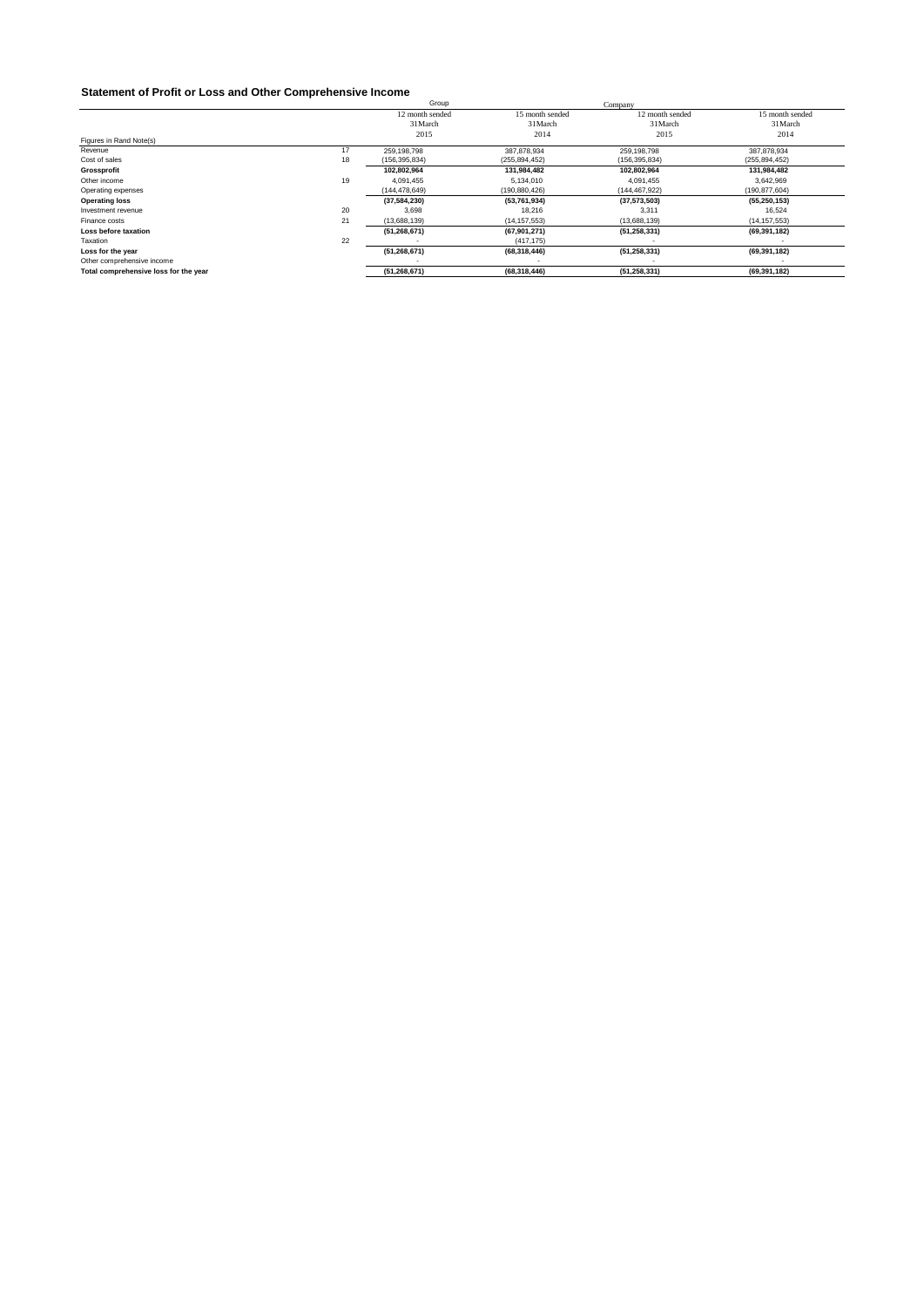### **Statement of Changes in Equity**

| Group                                 | Share Capital | Share Premiun | Total Share Cap          | Common Control Reserve   | <b>Accumulated</b> loss | <b>Total Equity</b> |
|---------------------------------------|---------------|---------------|--------------------------|--------------------------|-------------------------|---------------------|
| Balance at 01 January 2013            | 300           | 199,999,900   | 200,000,200              | (3,304,567)              | (58, 227, 457)          | 138,468,176         |
| Loss for the year                     |               |               |                          |                          | (68,318,446)            | (68,318,446)        |
| Other comprehensive income            |               |               |                          |                          |                         |                     |
| Total comprehensive loss for the year |               |               |                          |                          | (68,318,446)            | (68,318,446)        |
|                                       |               |               |                          |                          |                         |                     |
| Balance at 01 April 2014              | 300           | 199,999,900   | 200,000,200              | (3,304,567)              | (126, 545, 903)         | 70,149,730          |
|                                       |               |               |                          |                          |                         |                     |
| Loss for the year                     | ٠             |               | $\overline{\phantom{a}}$ | $\overline{\phantom{a}}$ | (51, 268, 671)          | (51, 268, 671)      |
| Other comprehensive income            |               |               |                          |                          | $\overline{a}$          |                     |
| Total comprehensive loss for the year |               |               |                          |                          | (51, 268, 671)          | (51, 268, 671)      |
| Translation                           |               |               |                          |                          |                         |                     |
|                                       |               |               |                          |                          |                         |                     |
| Balance at 31 March 2015              | 300           | 199,999,900   | 200,000.200              | (3.304.567)              | (177.814.574)           | 18,881,059          |
| Company                               |               |               |                          |                          |                         |                     |
| Balance at 01 April 2013              | 300           | 199,999,900   | 200,000,200              | (2, 248, 383)            | (59.263.285)            | 138,488,532         |
| Loss for the year                     |               |               |                          |                          | (69, 391, 182)          | (69, 391, 182)      |
|                                       |               |               |                          |                          |                         |                     |
| Total comprehensive loss for          | ٠             |               |                          |                          | (69.391.182)            | (69, 391, 182)      |
| Balance at 01 April 2014              | 300           | 199,999,900   | 200,000,200              | (2, 248, 383)            | (128, 654, 467)         | 69,097,350          |
|                                       |               |               |                          |                          |                         |                     |
| Loss for the year                     | ÷             |               |                          | $\sim$                   | (51, 258, 331)          | (51, 258, 331)      |
| Other comprehensive income            |               |               |                          | $\overline{\phantom{a}}$ |                         |                     |
| Total comprehensive loss for the year |               |               |                          |                          | (51, 258, 331)          | (51, 258, 331)      |
|                                       |               |               |                          |                          |                         |                     |
| Balance at 31 March 2015              | 300           | 199,999,900   | 200,000,200              | (2, 248, 383)            | (179, 912, 798)         | 17,839,019          |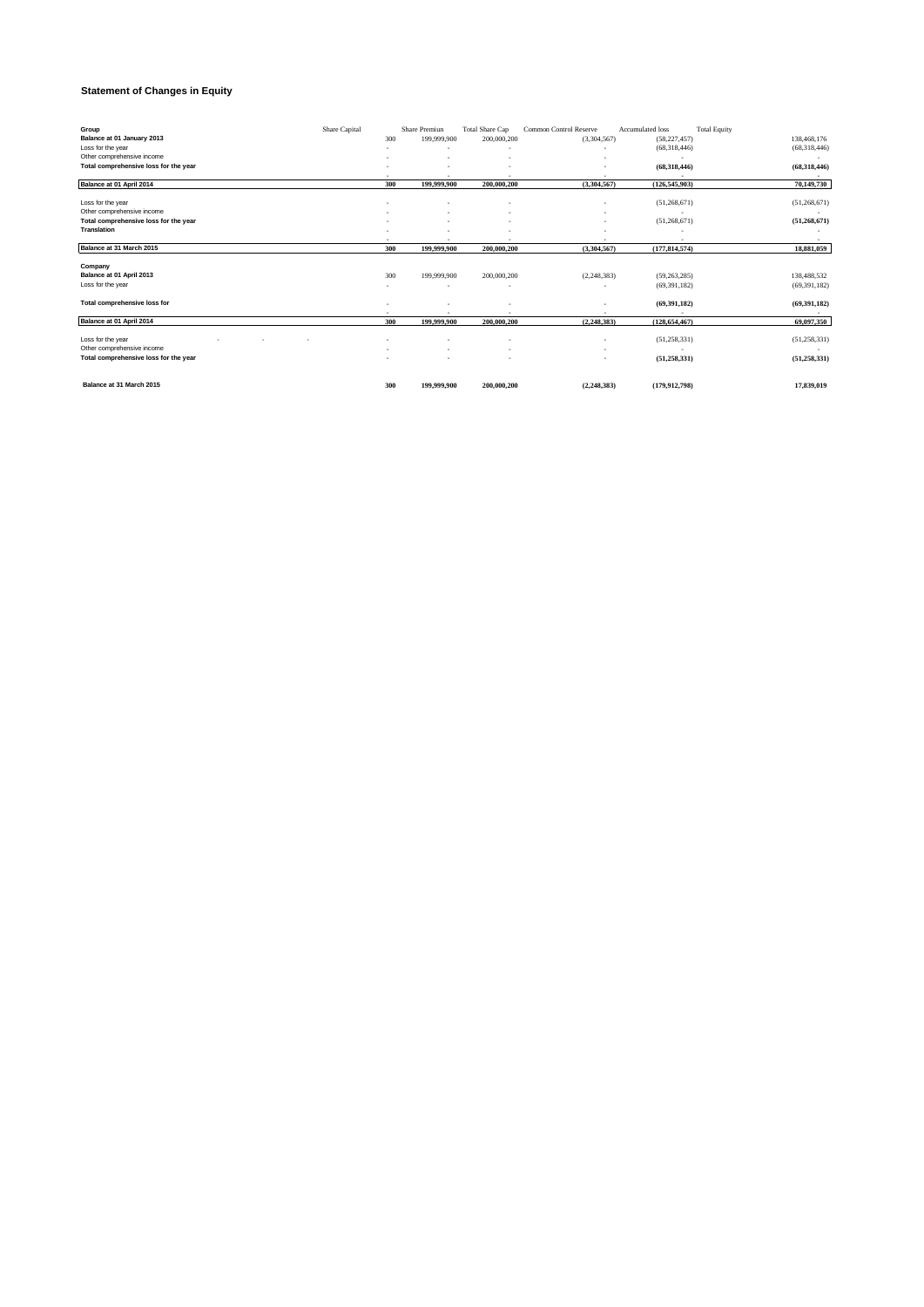### **Statement of Cash Flows**

| <b>Statement of Cash Flows</b>            |         |                 |                 |                 |                 |
|-------------------------------------------|---------|-----------------|-----------------|-----------------|-----------------|
|                                           |         | Group           |                 | Company         |                 |
| Figures in Rand                           | Note(s) | 12 months ended | 15 months ended | 12 months ended | 15 months ended |
| Cash flows from operating activities      |         |                 |                 |                 |                 |
| Cash generated in operations              | 23      | 50,852,303      | 47,217,309      | 50,905,972      | 38,847,787      |
| Interest income                           |         | 18,925          | 102,568         | 16,945          | 93.041          |
| Finance costs                             |         | (70,051,888)    | (79, 715, 952)  | (70,051,888)    | (79, 715, 952)  |
| Net cash from operating activities        |         | (19, 180, 660)  | (32, 396, 075)  | (19, 128, 971)  | (40, 775, 124)  |
| Cash flows from investing activities      |         |                 |                 |                 |                 |
| Purchase of property, plant and equipment |         | (43, 214, 048)  | (71,903,001)    | (43, 214, 048)  | (71,903,001)    |
| Purchase of other intangible assets       |         | (710, 486)      | (2,283,542)     | (710, 486)      | (2,283,542)     |
| Proceeds from loans from group companies  |         | 69,779,130      | 99,278,215      | 68,293,106      | 106,900,597     |
| Government grant                          |         |                 | 50,675,676      |                 | 50,675,676      |
| Net cash from investing activities        |         | 25,854,596      | 75.767.348      | 24,368,572      | 83,389,730      |
| Cash flows from financing activities      |         |                 |                 |                 |                 |
| Total cash movement for the year          |         | 6,673,936       | 43,371,273      | 5,239,601       | 42,614,606      |
| Cash at the beginning of the year         |         | 68,127,052      | 31,583,829      | 66,655,640      | 30,721,610      |
| Total cash at end of the vear             | 12      | 74.800.988      | 74.955.101      | 71,895,241      | 73.336.216      |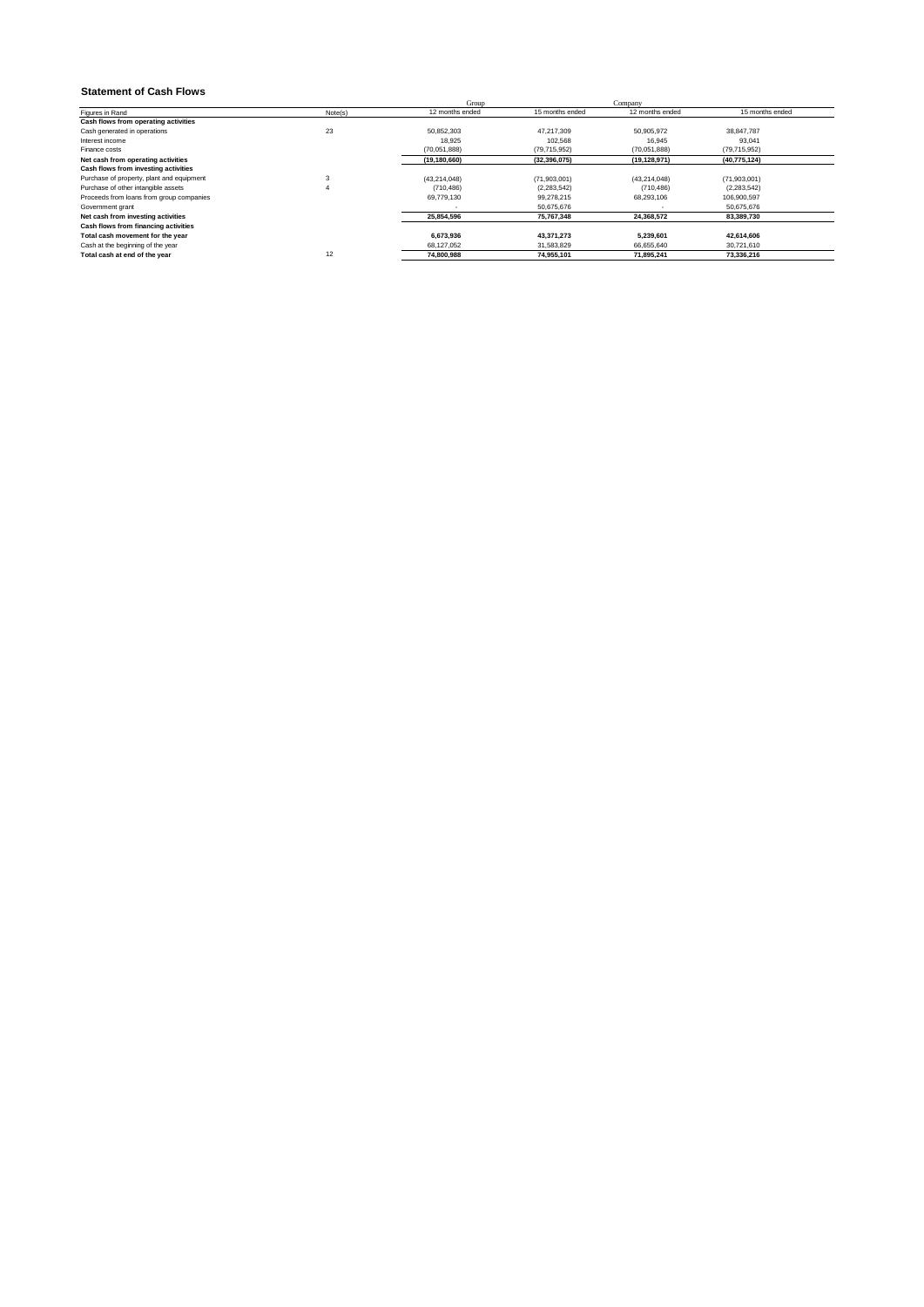#### **1. Presentation of financial statements**

The financial statements have been prepared in accordance with International Financial Reporting Standards, and the

Companies Act 71 of 2008. The financial statements have been prepared on the historical cost basis, and incorporate the principal accounting policies set out below. They are presented in South African Rands.

### These accounting policies are consistent with the previous period.

**1.1 Significant judgements and sources of estimation uncertainty**

In preparing the financial statements, management is required to make estimates and assumptions that affect the amounts

represented in the financial statements and related disclosures. Use of available information and the application of judgement is inherent in the formation of estimates. Actual results in the future could differ from these estimates which may be material to the financial statements. Significant judgements include:

#### **Impairment testing**

The recoverable amounts of cash-generating units and individual assets have been determined based on the higher of value-

in-use calculations and fair values less costs to sell. These calculations require the use of estimates and assumptions. It is reasonably possible that the assumptions may change which may then impact our estimations and may then require a material adjustment to the carrying value of tangible assets.

The group reviews and tests the carrying value of assets when events or changes in circumstances suggest that the carrying

amount may not be recoverable. Assets are grouped at the lowest level for which identifiable cash flows are largely independent of cash flows of other assets and liabilities. If there are indications that impairment may have occurred, estimates are prepared of expected future cash flows for each group of assets. Expected future cash flows used to determine the value in use of tangible assets are inherently uncertain and could materially change over time.

#### **Trade receivables**

The company assesses its trade receivables for impairment at the end of each reporting period. In determining whether an

impairment loss should be recorded in profit or loss, the company makes judgements as to whether there is observable data indicating a measurable decrease in the estimated future cash flows from a financial asset.

The impairment for trade receivables is calculated on a portfolio basis, based on historical loss ratios, adjusted for national and

industry-specific economic conditions and other indicators present at the reporting date that correlate with defaults on the portfolio.

# **Allowance for slow moving, damaged and obsolete stock**

An allowance is made for stock to write stock down to the lower of cost or net realisable value. Management have made

estimates of the selling price and direct cost to sell on certain inventory items.

#### **1.2 Property, plant and equipment**

An item of property, plant and equipment is recognised as an asset when it is probable that future economic benefits

associated with the item will flow to the company, and the cost of the item can be measured reliably. Property, plant and equipment is carried at cost less accumulated depreciation and accumulated impairment losses.

Property, plant and equipment is initially measured at cost. Cost includes all of the expenditure which is directly attributable to

the acquisition or construction of the asset, including the capitalisation of borrowing costs on qualifying assets and adjustments in respect of hedge accounting, where appropriate

Expenditure incurred subsequently for major services, additions to or replacements of parts of property, plant and equipment are capitalised if it is probable that future economic benefits associated with the expenditure will flow to the group and the cost can be measured reliably. Day to day servicing costs are included in profit or loss in the year in which they are incurred.

Property, plant and equipment is subsequently stated at cost less accumulated depreciation and any accumulated impairment

losses, except for land which is stated at cost less any accumulated impairment losses.

Depreciation of an asset commences when the asset is available for use as intended by management. Depreciation is charged

to write off the asset's carrying amount over its estimated useful life to its estimated residual value, using a method that best reflects the pattern in which the asset's economic benefits are consumed by the group. Leased assets are depreciated in a consistent manner over the shorter of their expected useful lives and the lease term. Depreciation is not charged to an asset if its estimated residual value exceeds or is equal to its carrying amount. Depreciation of an asset ceases at the earlier of the date that the asset is classified as held for sale or derecognised.

The useful lives of items of property, plant and equipment have been assessed as follows:

| ltem                                                                                                                         | Depreciation method | Average useful life |
|------------------------------------------------------------------------------------------------------------------------------|---------------------|---------------------|
| <b>Buildings</b>                                                                                                             | Straight line       | 30 years            |
| Plant and machinery                                                                                                          | Straight line       | $5 - 25$ years      |
| Furniture and fixtures                                                                                                       | Straight line       | 6 years             |
| Motor vehicles                                                                                                               | Straight line       | 5 years             |
| Office equipment                                                                                                             | Straight line       | 6 years             |
| IT equipment                                                                                                                 | Straight line       | 3 years             |
| The residual value, useful life and depreciation method of each asset are reviewed at the end of each reporting year. If the |                     |                     |

expectations differ from previous estimates, the change is accounted for prospectively as a change in accounting estimate. The depreciation charge for each year is recognised in profit or loss unless it is included in the carrying amount of another asset.

An item of property, plant and equipment is derecognised upon disposal or when no future economic benefits are expected

from its continued use or disposal. Any gain or loss arising from the derecognition of an item of property, plant and equipment is included in profit or loss when the item is derecognised. The<br>gain or loss arising from the the item.

#### **1.3 Intangible assets**

Intangible assets are carried at cost less any accumulated amortisation and any impairment losses.

The amortisation period and the amortisation method for intangible assets are reviewed every period-end.

- Reassessing the useful life of an intangible asset with a finite useful life after it was classified as indefinite is an indicator that
- the asset may be impaired. As a result the asset is tested for impairment and the remaining carrying amount is amortised over its useful life.
- Internally generated brands, mastheads, publishing titles, customer lists and items similar in substance are not recognised as intangible assets.

Amortisation is provided to write down the intangible assets, on a straight line basis, to their residual values as follows:

| Item              | Useful life |
|-------------------|-------------|
| Patents           | 5 years     |
| Computer software | 2 years     |

## **1.4 Interests in subsidiaries**

#### **Company financial statements**

In the company's separate financial statements, investments in subsidiaries are carried at cost less any accumulated

impairment.

The cost of an investment in a subsidiary is the aggregate of:

• the fair value, at the date of exchange, of assets given, liabilities incurred or assumed, and equity instruments issued by the company; plus

- any costs directly attributable to the purchase of the subsidiary.
- An adjustment to the cost of a business combination contingent on future events is included in the cost of the combination if the

adjustment is probable and can be measured reliably.

#### **Group financial statements**

Subsidiaries are all entities (including structured entities) over which the group has control. The group controls an entity when

the group is exposed to, or has rights to, variable returns from its involvement with the entity and has the ability to affect those returns through its power over the entity. Subsidiaries are fully consolidated from the date on which control is transferred to the group. They are deconsolidated from the date that control ceases.

The group applies the acquisition method to account for business combinations. The consideration transferred for the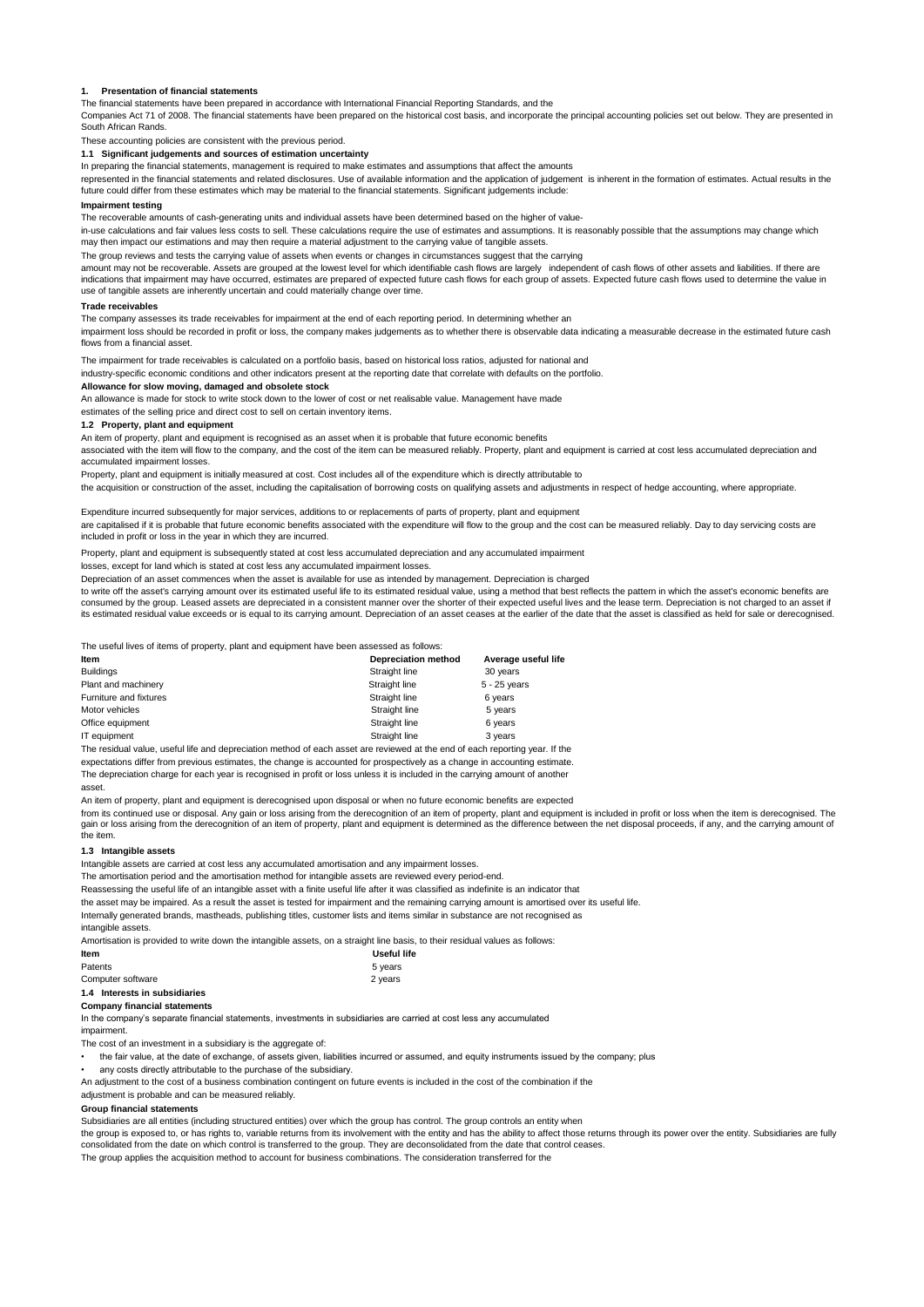acquisition of a subsidiary is the fair values of the assets transferred, the liabilities incurred to the former owners of the acquiree and the equity interest issued by the group. The consideration transferred includes the fair value of any asset or liability resulting from a contingent consideration arrangement. Identifiable asset acquired and liabilities and contingent liabilities assumed in a business combination are measured initially at their fair values at the acquisition date. The group recognises any non-controlling interest in the acquiree on an acquisition-by-acquisition basis, either at fair value or at the non-controlling interest's proportionate share of the recognised amounts of acquiree's identifiable net assets.

#### Acquisition-related costs are expensed as incurred.

If the business combination is achieved in stages, the acquisition date carrying value of the acquirer's previously held equity

interest in the acquiree' is re-measured to fair value at acquisition date; any gains or losses arising from such re-measurement are recognised in profit or loss.

Any contingent consideration to be transferred by the group is recognised at fair value at the acquisition date. Subsequent

changes to the fair value of the contingent consideration that is deemed to be an asset or liability is recognised in accordance with IAS 39 either in profit or loss or as a change to other comprehensive income. Contingent consideration that is classified as equity is not re-measured, and its subsequent settlement is accounted for within equity.

Inter-company transaction, balances and unrealised gains on transactions between group companies are eliminated.

Unrealised losses are also eliminated. When necessary, amounts reported by subsidiaries have been adjusted to conform with the group's accounting policies.

#### **1.5 Financial instruments**

### **Classification**

The group classifies financial assets and financial liabilities into the following categories:

### • Loans and receivables

• Financial liabilities measured at amortised cost

Classification depends on the purpose for which the financial instruments were obtained / incurred and takes place at initial

#### recognition.

**1.5 Financial instruments (continued)**

#### **Initial recognition and measurement**

Financial instruments are recognised initially when the group becomes a party to the contractual provisions of the instruments.

The group classifies financial instruments, or their component parts, on initial recognition as a financial asset, a financial liability

or an equity instrument in accordance with the substance of the contractual arrangement.

#### **Derecognition**

Financial assets are derecognised when the rights to receive cash flows from the investments have expired or have been

transferred and the group has transferred substantially all risks and rewards of ownership.

#### **Fair value determination**

The fair values of quoted investments are based on current bid prices. If the market for a financial asset is not active (and for

unlisted securities), the group establishes fair value by using valuation techniques. These include the use of recent arm's length transactions, reference to other instruments that are<br>substantially the same, discounted ca

#### **Impairment of financial assets**

At each reporting date the group assesses all financial assets, other than those at fair value through profit or loss, to determine

whether there is objective evidence that a financial asset or group of financial assets has been impaired.

Impairment losses are recognised in profit or loss.

### **Loans to (from) group companies**

These include loans to and from holding companies, fellow subsidiaries, subsidiaries, joint ventures and associates and are

recognised initially at fair value plus direct transaction costs.

Loans to group companies are classified as loans and receivables.

Loans from group companies are classified as financial liabilities measured at amortised cost.

#### **Trade and other receivables**

Trade receivables are measured at initial recognition at fair value, and are subsequently measured at amortised cost using the

effective interest rate method. Appropriate allowances for estimated irrecoverable amounts are recognised in profit or loss when there is objective evidence that the asset is impaired. Significant financial difficulties of the debtor, probability that the debtor will enter bankruptcy or financial reorganisation, and default or delinquency in payments (more than 30 days overdue) are considered indicators that the trade receivable is impaired. The allowance recognised is measured as the difference between the asset's carrying amount and the present value of estimated future cash flows discounted at the effective interest rate computed at initial recognition.

The carrying amount of the asset is reduced through the use of an allowance account, and the amount of the loss is recognised

in profit or loss within operating expenses. When a trade receivable is uncollectable, it is written off against the allowance account for trade receivables. Subsequent recoveries of amounts previously written off are credited against operating expenses in profit or loss.

Trade and other receivables are classified as loans and receivables.

If collection is expected in one year or less (or in the normal operating cycle of the business if longer), they are classified as

current assets. If not, they are presented as non-current assets.

## **1.5 Financial instruments (continued)**

### **Trade and other payables**

Trade payables are initially measured at fair value, and are subsequently measured at amortised cost, using the effective

interest rate method. If collection is expected in one year or less (or in normal operating cycle of business if longer), they are classified as current liabilities. If not, they are presented as noncurrent liabilities.

#### **Cash and cash equivalents**

Cash and cash equivalents comprise cash on hand and demand deposits, and other short-term highly liquid investments with

original maturities of 3 months or less and bank overdrafts that are readily convertible to a known amount of cash and are subject to an insignificant risk of changes in value. These are initially and subsequently recorded at fair value.

### **1.6 Tax**

#### **Current tax assets and liabilities**

Current tax for current and prior periods is, to the extent unpaid, recognised as a liability. If the amount already paid in respect of current and prior periods exceeds the amount due for those periods, the excess is recognised as an asset.

Current tax liabilities (assets) for the current and prior periods are measured at the amount expected to be paid to (recovered

from) the tax authorities, using the tax rates (and tax laws) that have been enacted or substantively enacted by the end of the reporting period.

Management periodically evaluates positions taken in tax returns with respect to situations in which applicable tax regulation is

subject to interpretation. It establishes provisions where appropriate on the basis of amounts expected to be paid to the tax authorities.

#### **Deferred tax assets and liabilities**

A deferred tax liability is recognised for all taxable temporary differences, except to the extent that the deferred tax liability

arises from the initial recognition of an asset or liability in a transaction which at the time of the transaction, affects neither accounting profit nor taxable profit (tax loss).

A deferred tax asset is recognised for all deductible temporary differences to the extent that it is probable that taxable profit will

be available against which the deductible temporary difference can be utilised. A deferred tax asset is not recognised when it arises from the initial recognition of an asset or liability in a transaction that at the time of the transaction, affects neither accounting profit nor taxable profit (tax loss).

A deferred tax asset is recognised for the carry forward of unused tax losses and unused STC credits to the extent that it is

probable that future taxable profit will be available against which the unused tax losses and unused STC credits can be utilised.

Deferred tax assets and liabilities are measured at the tax rates that are expected to apply to the period when the asset is

realised or the liability is settled, based on tax rates (and tax laws) that have been enacted or substantively enacted by the end of the reporting period.

#### **Tax expenses**

Current and deferred taxes are recognised as income or an expense and included in profit or loss for the period, except to the

extent that the tax arises from:

a transaction or event which is recognised, in the same or a different period, to other comprehensive income, o

a business combination.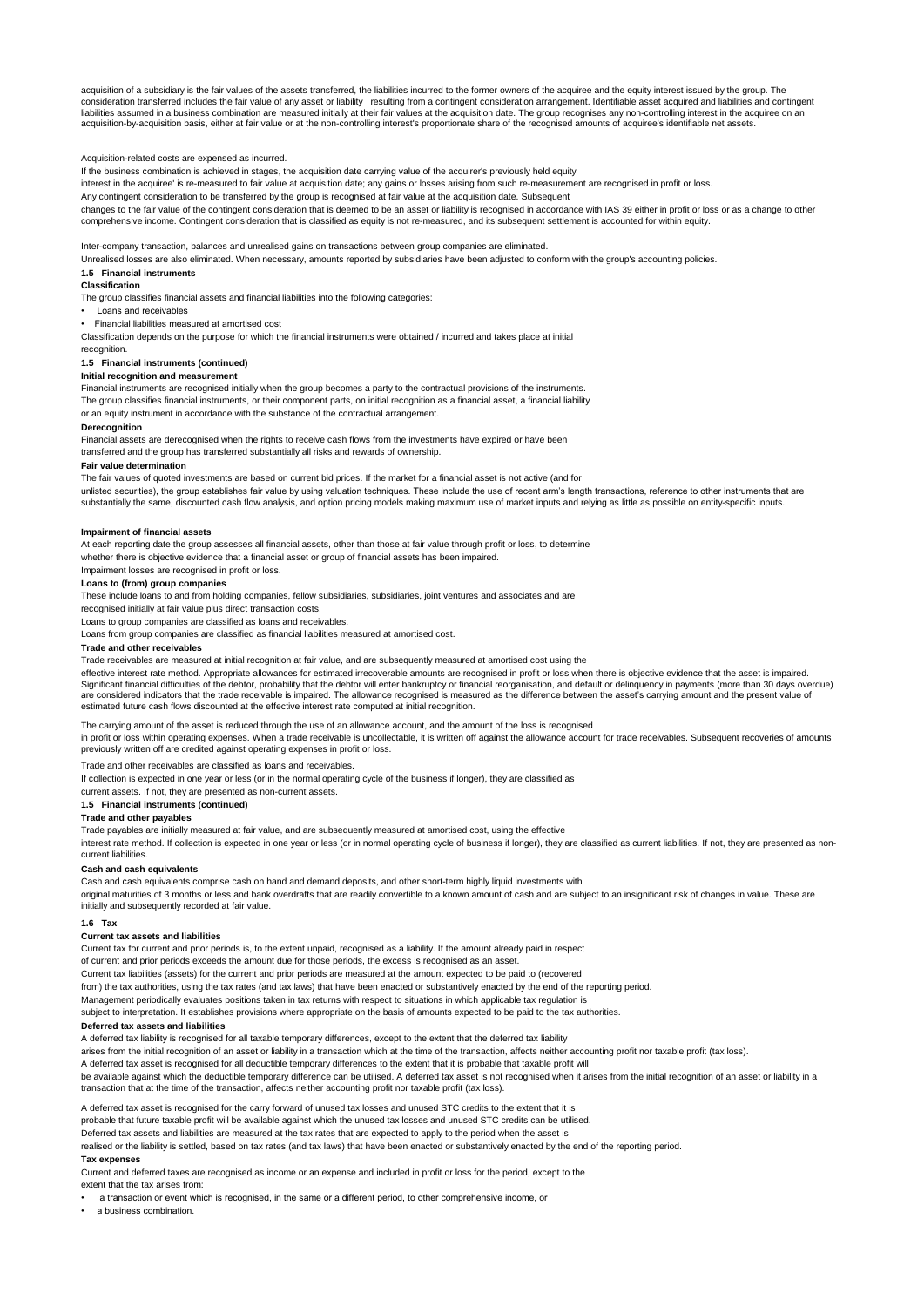Current tax and deferred taxes are charged or credited to other comprehensive income if the tax relates to items that are credited or charged, in the same or a different period, to other comprehensive income.

Current tax and deferred taxes are charged or credited directly to equity if the tax relates to items that are credited or charged,

in the same or a different period, directly in equity.

### **1.7 Leases**

A lease is classified as a finance lease if it transfers substantially all the risks and rewards incidental to ownership. A lease is

classified as an operating lease if it does not transfer substantially all the risks and rewards incidental to ownership. **Operating leases – lessee**

Operating lease payments are recognised as an expense on a straight-line basis over the lease term. The difference between the amounts recognised as an expense and the contractual payments are recognised as an operating lease asset. This liability is not discounted.

Any contingent rents are expensed in the period they are incurred.

#### **1.8 Inventories**

Inventories are measured at the lower of cost and net realisable value on the weighted average cost basis.

Net realisable value is the estimated selling price in the ordinary course of business less the estimated costs of completion and

#### the estimated costs necessary to make the sale.

The cost of inventories comprises of all costs of purchase, costs of conversion and other costs incurred in bringing the

inventories to their present location and condition. It excludes borrowing costs.

When inventories are sold, the carrying amount of those inventories are recognised as an expense in the period in which the

related revenue is recognised. The amount of any write-down of inventories to net realisable value and all losses of inventories are recognised as an expense in the period the write-down or loss occurs. The amount of any reversal of any write-down of inventories, arising from an increase in net realisable value, are recognised as a reduction in the amount of inventories<br>recognised as an expense in the peri

#### **1.9 Impairment of assets**

The group assesses at each end of the reporting period whether there is any indication that an asset may be impaired. If any

such indication exists, the group estimates the recoverable amount of the asset.

Irrespective of whether there is any indication of impairment, the group also:

• tests intangible assets with an indefinite useful life or intangible assets not yet available for use for impairment annually by comparing its carrying amount with its recoverable amount. This impairment test is performed during the annual period and at the same time every period.

If there is any indication that an asset may be impaired, the recoverable amount is estimated for the individual asset. If it is not

possible to estimate the recoverable amount of the individual asset, the recoverable amount of the cash-generating unit to which the asset belongs is determined.

The recoverable amount of an asset or a cash-generating unit is the higher of its fair value less costs to sell and its value in

### use.

An impairment loss of assets carried at cost less any accumulated depreciation or amortisation is recognised immediately in

profit or loss. Any impairment loss of a revalued asset is treated as a revaluation decrease.

An entity assesses at each reporting date whether there is any indication that an impairment loss recognised in prior periods for

assets other than goodwill may no longer exist or may have decreased. If any such indication exists, the recoverable amounts of those assets are estimated

The increased carrying amount of an asset other than goodwill attributable to a reversal of an impairment loss does not exceed

the carrying amount that would have been determined had no impairment loss been recognised for the asset in prior periods.

A reversal of an impairment loss of assets carried at cost less accumulated depreciation or amortisation other than goodwill is

recognised immediately in profit or loss. Any reversal of an impairment loss of a revalued asset is treated as a revaluation increase.

#### **1.10 Share capital and equity**

An equity instrument is any contract that evidences a residual interest in the assets of an entity after deducting all of its

liabilities.

# **1.11 Employee benefits**

**Short-term employee benefits**

The cost of short-term employee benefits, (those payable within 12 months after the service is rendered, such as paid vacation

leave and sick leave, bonuses, and non-monetary benefits such as medical care), are recognised in the period in which the service is rendered and are not discounted. The expected cost of compensated absences is recognised as an expense as the employees render services that increase

their entitlement or, in the case of non-accumulating absences, when the absence occurs.

The expected cost of profit sharing and bonus payments is recognised as an expense when there is a legal or constructive

obligation to make such payments as a result of past performance.

#### **Defined contribution plans**

Payments to defined contribution retirement benefit plans are charged as an expense as they fall due.

Payments made to industry-managed (or state plans) retirement benefit schemes are dealt with as defined contribution plans

where the group's obligation under the schemes is equivalent to those arising in a defined contribution retirement benefit plan.

For defined contribution plans, the groups pays contributions to publicly or privately administered pension insurance plans on a

mandatory, contractual or voluntary basis. The group has no further payment obligations once the contributions have been paid. The contributions are recognized as employee benefit<br>expense when they are due.

### **1.12 Revenue**

Revenue from the sale of goods is recognised when all the following conditions have been satisfied:

Revenue is measured at the fair value of the consideration received or receivable and represents the amounts receivable for

goods and services provided in the normal course of business, net of trade discounts and volume rebates, and value added tax.

When the outcome of a transaction involving the rendering of services can be estimated reliably, revenue associated with the

transaction is recognised by reference to the stage of completion of the transaction at the end of the reporting period. The outcome of a transaction can be estimated reliably when all the following conditions are satisfied:

- the amount of revenue can be measured reliably;
- it is probable that the economic benefits associated with the transaction will flow to the group;
- the stage of completion of the transaction at the end of the reporting period can be measured reliably; and
- the costs incurred for the transaction and the costs to complete the transaction can be measured reliably.

### Interest is recognised, in profit or loss, using the effective interest rate method.

### **1.13 Borrowing costs**

All borrowing costs are recognised as an expense in the period in which they are incurred.

### **1.14 Translation of foreign currencies**

### **Foreign currency transactions**

A foreign currency transaction is recorded, on initial recognition in Rands, by applying to the foreign currency amount the spot

exchange rate between the functional currency and the foreign currency at the date of the transaction.

At the end of the reporting period:

- foreign currency monetary items are translated using the closing rate;
- non-monetary items that are measured in terms of historical cost in a foreign currency are translated using the exchange rate at the date of the transaction; and

• non-monetary items that are measured at fair value in a foreign currency are translated using the exchange rates at the date when the fair value was determined. Exchange differences arising on the settlement of monetary items or on translating monetary items at rates different from those

at which they were translated on initial recognition during the period or in previous financial statements are recognised in profit or loss in the period in which they arise. Cash flows arising from transactions in a foreign currency are recorded in Rands by applying to the foreign currency amount

the exchange rate between the Rand and the foreign currency at the date of the cash flow.

### **2. New Standards and Interpretations**

### **2.1 Standards and interpretations effective and adopted in the current year**

In the current year, the group has adopted the following standards and interpretations that are effective for the current financial year and that are relevant to its operations:

**IFRIC 21 Levies**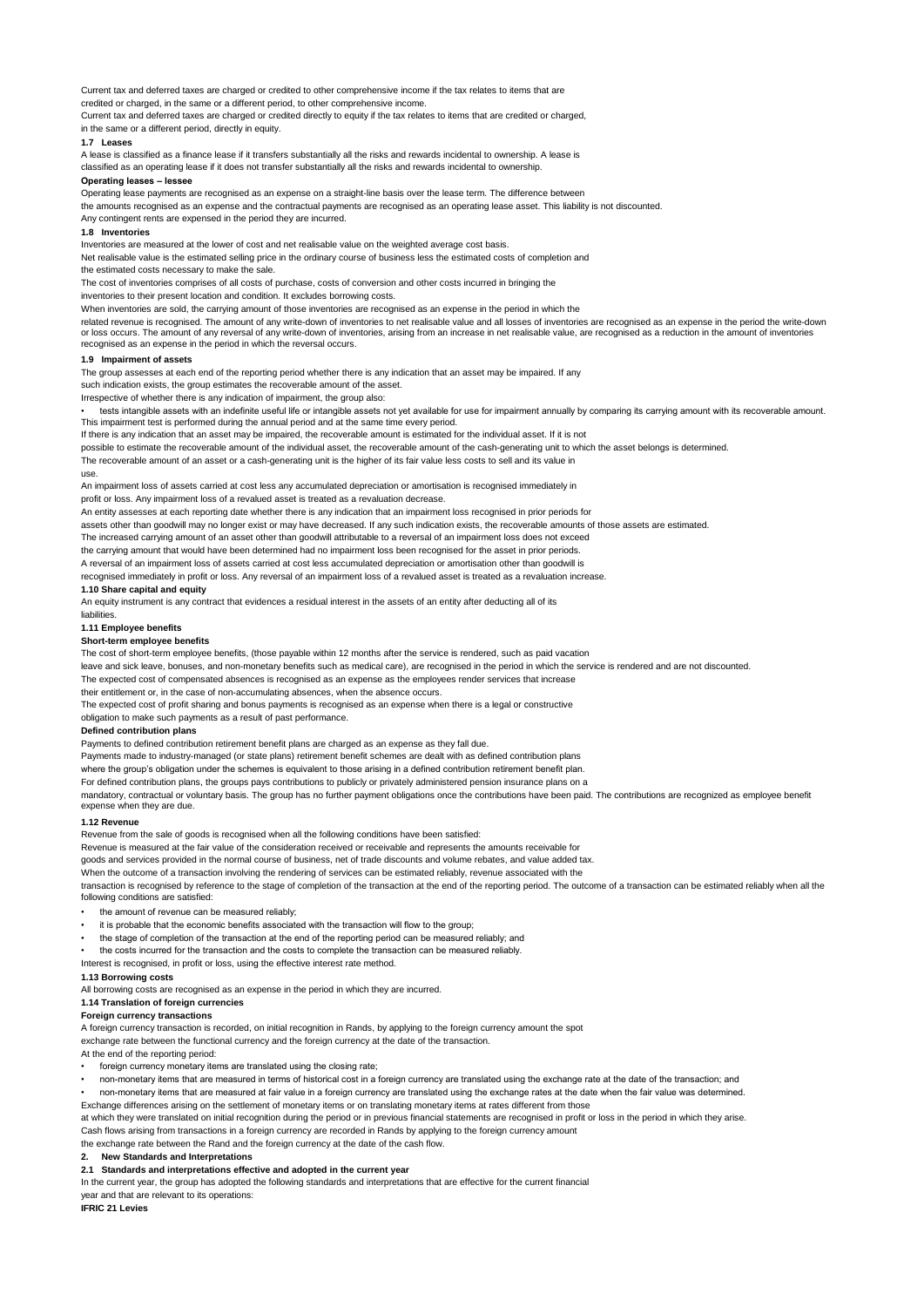The interpretation provides guidance on accounting for levies payable to government. It specifies that the obligating event

giving rise to a liability to pay a levy is the activity that triggers the payment of the levy, as identified by the legislation. A constructive obligation for levies that will be triggered by operating in future is not raised by virtue of the entity being economically compelled to operate in future or for being a going concern. Furthermore, if the obligating event occurs over a period of time, if the obligating event occurs then the liability is recognised progressively. An asset is recognised if an entity has prepaid a levy before the obligating event. This accounting also applies to interim reporting.

The effective date of the interpretation is for years beginning on or after 01 January 2014.

The group has adopted the interpretation for the first time in the 2015 financial statements.

The impact of the interpretation is not material.

### **Amendments to IFRS 10, IFRS 12 and IAS 27: Investment Entities**

The amendments define an investment entity and introduce an exception to consolidating particular subsidiaries for investment

entities. These amendments require an investment entity to measure those subsidiaries at fair value through profit or loss in accordance with IFRS 9 Financial Instruments in its consolidated and separate financial statements. The amendments also introduce new disclosure requirements for investment entities in IFRS 12 and IAS 27.

The effective date of the amendments is for years beginning on or after 01 January 2014.

The group has adopted the amendments for the first time in the 2015 financial statements.

The impact of the amendment is not material.

#### **Amendment to IAS 24: Related Party Disclosures: Annual improvements project**

The definition of a related party has been amended to include an entity, or any member of a group of which it is a part, which

provides key management personnel services to the reporting entity or to the parent of the reporting entity ("management entity"). Disclosure is required of payments made to the management entity for these services but not of payments made by the management entity to its directors or employees.

The effective date of the amendment is for years beginning on or after 01 July 2014.

The group expects to adopt the amendment for the first time in the 2016 financial statements.

It is unlikely that the amendment will have a material impact on the group's financial statements.

### **2. New Standards and Interpretations (continued)**

**2.2 Standards and interpretations not yet effective**

The group has chosen not to early adopt the following standards and interpretations, which have been published and are

mandatory for the group's accounting periods beginning on or after 01 April 2015 or later periods:

#### **Amendments to IAS 19: Defined Benefit Plans: Employee Contributions.**

The amendment relates to contributions received from employees or third parties for defined benefit plans. These contributions

could either be discretionary or set out in the formal terms of the plan. If they are discretionary then they reduce the service cost. Those which are set out in the formal terms of the plan are either linked to service or not. When they are not linked to service then the contributions affect the remeasurement. When they are linked to service and to the number of years of service, they reduce the service cost by being attributed to the periods of service. If they are linked to service but not to the number of years' service then they either reduce the service cost by the service cost by the reduce t being attributed to the periods of service or they reduce the service cost in the period in which the related service is rendered.

The effective date of the amendment is for years beginning on or after 01 July 2014.

The group expects to adopt the amendment for the first time in the 2016 financial statements.

It is unlikely that the amendment will have a material impact on the group's financial statements.

### **Amendment to IAS 16: Property, Plant and Equipment: Annual improvements project**

The amendment adjusts the option to proportionately restate accumulated depreciation when an item of property, plant and

equipment is revalued. Instead, the gross carrying amount is to be adjusted in a manner consistent with the revaluation of the carrying amount. The accumulated depreciation is then

adjusted as the difference between the gross and net carrying amount.

The effective date of the amendment is for years beginning on or after 01 July 2014.

The group expects to adopt the amendment for the first time in the 2016 financial statements.

It is unlikely that the amendment will have a material impact on the group's financial statements.

#### **Amendment to IAS 38: Intangible Assets: Annual improvements project**

The amendment adjusts the option to proportionately restate accumulated amortisation when an intangible asset is revalued.

Instead, the gross carrying amount is to be adjusted in a manner consistent with the revaluation of the carrying amount. The accumulated amortisation is then adjusted as the difference between the gross and net carrying amount.

The effective date of the amendment is for years beginning on or after 01 July 2014.

The group expects to adopt the amendment for the first time in the 2016 financial statements.

It is unlikely that the amendment will have a material impact on the group's financial statements.

### **Amendment to IFRS 13: Fair Value Measurement: Annual improvements project**

The amendment clarifies that references to financial assets and financial liabilities in paragraphs 48–51 and 53–56 should be

read as applying to all contracts within the scope of, and accounted for in accordance with, IAS 39 or IFRS 9, regardless of whether they meet the definitions of financial assets or financial liabilities in IAS 32 Financial Instruments: Presentation.

The effective date of the amendment is for years beginning on or after 01 July 2014.

#### The group expects to adopt the amendment for the first time in the 2016 financial statements.

It is unlikely that the amendment will have a material impact on the group's financial statements.

#### **2. New Standards and Interpretations (continued)**

#### **Amendment to IAS 40: Investment Property: Annual improvements project**

The amendment requires an entity to determine whether the acquisition of investment property is the acquisition of an asset or

a business combination, in which case the provisions of IFRS 3 Business Combinations applies. The effective date of the amendment is for years beginning on or after 01 July 2014.

The group expects to adopt the amendment for the first time in the 2016 financial statements.

#### It is unlikely that the amendment will have a material impact on the group's financial statements. **Amendments to IAS 16 and IAS 38: Clarification of Acceptable Methods of Depreciation and Amortisation**

# The amendment clarifies that a depreciation or amortisation method that is based on revenue that is generated by an activity

that includes the use of the asset is not an appropriate method. This requirement can be rebutted for intangible assets in very specific circumstances as set out in the amendments to IAS 38.

The effective date of the amendment is for years beginning on or after 01 January 2016.

The group expects to adopt the amendment for the first time in the 2017 financial statements.

It is unlikely that the amendment will have a material impact on the group's financial statements.

### **2.3 Standards and interpretations not yet effective or relevant**

The following standards and interpretations have been published and are mandatory for the group's accounting periods

beginning on or after 01 April 2015 or later periods but are not relevant to its operations:

### **IFRS 9 Financial Instruments**

This new standard is the result of a three phase project to replace IAS 39 Financial Instruments: Recognition and

Measurement. To date, the standard includes chapters for classification, measurement and derecognition of financial assets and liabilities as well as new hedging requirements. The following are main changes from IAS 39:

• Financial assets will be categorised as those subsequently measured at fair value or at amortised cost.

Financial assets at amortised cost are those financial assets where the business model for managing the assets is to hold the assets to collect contractual cash flows (where the contractual cash flows represent payments of principal and interest only). All other financial assets are to be subsequently measured at fair value.

#### • For hybrid contracts, where the host contract is an asset within the scope of IFRS 9, then the whole instrument is classified in accordance with IFRS 9, without separation of the embedded derivative. In other circumstances, the provisions of IAS 39 still apply.

• Voluntary reclassification of financial assets is prohibited. Financial assets shall be reclassified if the group changes its business model for the management of financial assets. In such circumstances, reclassification takes place prospectively from the beginning of the first reporting period after the date of change of the business model.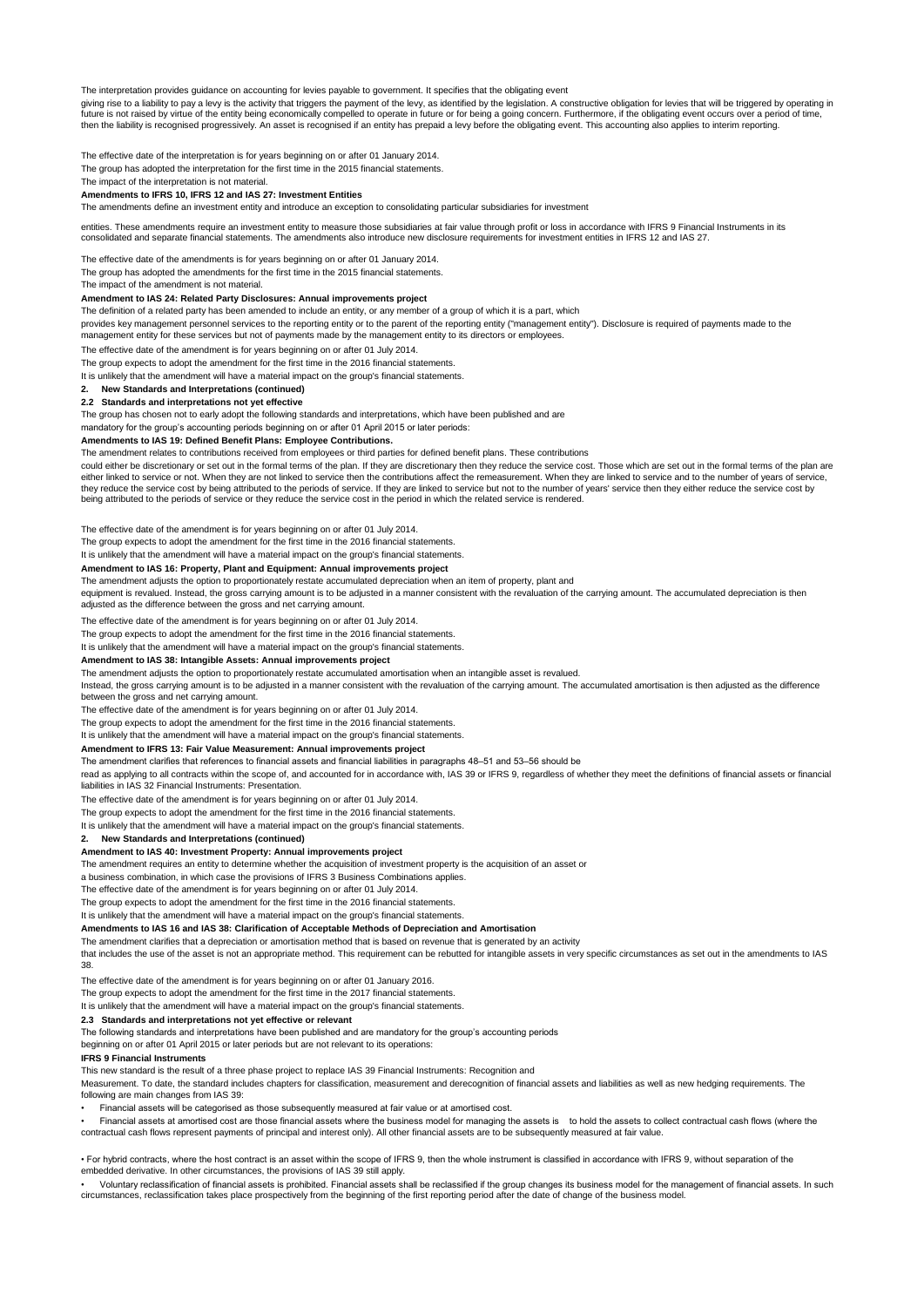Investments in equity instruments may be measured at fair value through other comprehensive income. When such an election is made, it may not subsequently be revoked, and gains or losses accumulated in equity are not recycled to profit or loss on derecognition of the investment. The election may be made per individual investment.

• IFRS 9 does not allow for investments in equity instruments to be measured at cost.

The classification categories for financial liabilities remains unchanged. However, where a financial liability is designated as at fair value through profit or loss, the change in fair value attributable to changes in the liabilities credit risk shall be presented in other comprehensive income. This excludes situations where such presentation will create or enlarge an accounting mismatch, in which case, the full fair value adjustment shall be recognised in profit or loss.

The new hedging provisions align hedge accounting more closely with the actual risk management approach.

• Certain non-derivative financial instruments are now allowed as hedging instruments.

• Additional exposures are allowed as hedged items. These exposures include risk components of non-financial items, net positions and layer components of items, aggregated<br>exposures combining derivative and non-derivat

• The hedge effectiveness criteria have been amended, including the removal of the 80%-125% "bright line test" to qualify for hedge accounting.

**2. New Standards and Interpretations (continued)**

• The concept of rebalancing has been introduced when the hedging relationship is ineffective because the hedge ratio is no longer appropriate. When rebalancing is required, and<br>provided the risk management objective remai

• Additional disclosure requirements have been introduced for hedging.

The effective date has not yet been established as the project is currently incomplete. The IASB has communicated that the

effective date will not be before years beginning on or after 01 January 2018. IFRS 9 may be early adopted. If IFRS 9 is early adopted, the new hedging requirements may be excluded until the effective date.

The group does not envisage the adoption of the standard until such time as it becomes applicable to the group's operations.

It is unlikely that the standard will have a material impact on the group's financial statements.

#### **IAS 19 Employee Benefits Revised**

• Require recognition of changes in the net defined benefit liability (asset) including immediate recognition of defined benefit cost, disaggregation of defined benefit cost into components, recognition of remeasurements in other comprehensive income, plan amendments, curtailments and settlements

• Introduce enhanced disclosures about defined benefit plans

Modify accounting for termination benefits, including distinguishing benefits provided in exchange for service and benefits provided in exchange for the termination of employment and affect the recognition and measurement of termination benefits

estimates of mortality rates, tax and administration costs and risk-sharing and conditional indexation features

The effective date of the amendment is for years beginning on or after 01 January 2013.

The group does not envisage the adoption of the amendment until such time as it becomes applicable to the group's operations.

It is unlikely that the amendment will have a material impact on the company's financial statements.

**Disclosures – Offsetting Financial Assets and Financial Liabilities (Amendments to IFRS 7)**

Amendment requires additional disclosures for financial assets and liabilities which are offset and for financial instruments

subject to master netting arrangements.

The effective date of the amendment is for years beginning on or after 01 January 2013.

The group does not envisage the adoption of the amendment until such time as it becomes applicable to the group's operations.

It is unlikely that the amendment will have a material impact on the company's financial statements.

**Amendments to IAS 32: Offsetting Financial Assets and Financial Liabilities**

Clarification of certain aspects concerning the requirements for offsetting financial assets and financial liabilities.

The effective date of the amendment is for years beginning on or after 01 January 2014.

The group does not envisage the adoption of the amendment until such time as it becomes applicable to the group's

operations.

It is unlikely that the amendment will have a material impact on the group's financial statements.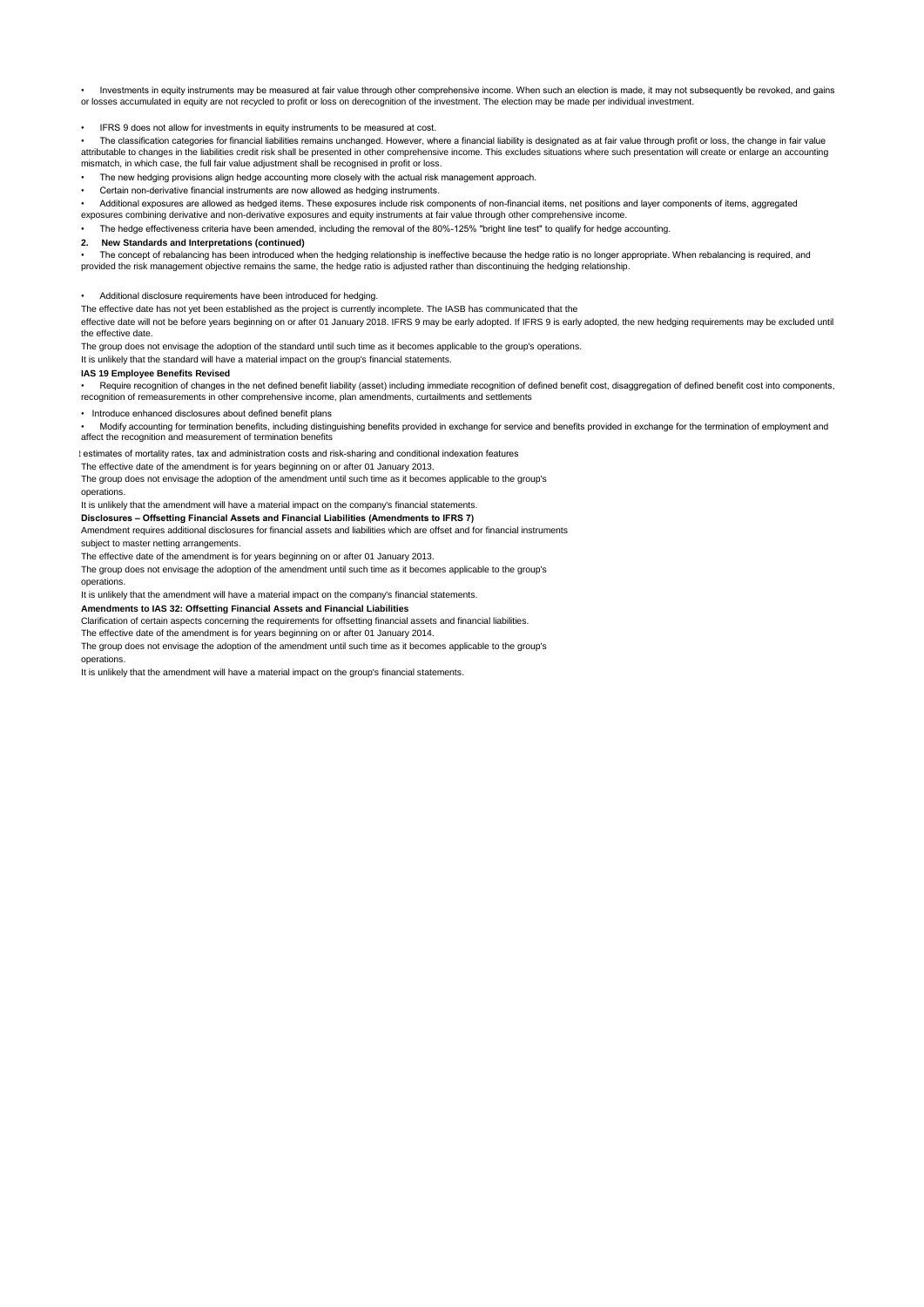### **3. Property, plant and equipment**

| Group                      |             |                |                       |             | 2014           |                       |
|----------------------------|-------------|----------------|-----------------------|-------------|----------------|-----------------------|
|                            | Cost        | Accumulated    | <b>Carrying value</b> | Cost        | Accumulated    | <b>Carrying value</b> |
|                            |             | Depreciation   |                       |             | Depreciation   |                       |
| Land                       | 16,420,902  |                | 16,420,902            | 16,420,902  |                | 16,420,902            |
| <b>Buildings</b>           | 117.797.311 | (17,638,212)   | 100.159.099           | 116.097.257 | (13,824,108)   | 102,273,149           |
| Plant and machinery        | 211,750,513 | (71,669,516)   | 140,080,997           | 208,779,870 | (59, 439, 468) | 149,340,402           |
| Furniture and fixtures     | 7,289,055   | (4,622,494)    | 2,666,561             | 7,187,388   | (3,650,825)    | 3,536,563             |
| Motor vehicles             | 1,192,497   | (688, 315)     | 504,182               | 687,067     | (601, 701)     | 85,366                |
| Office equipment           | 758,209     | (284, 385)     | 473.824               | 392,047     | (202, 769)     | 189,278               |
| IT equipment               | 1.673.428   | (1,449,474)    | 223.954               | 1,628,013   | (1, 192, 064)  | 435,949               |
| Capital - Work in progress | 723,731     |                | 723,731               | ٠           |                |                       |
| Total                      | 357,605,646 | (96, 352, 396) | 261,253,250           | 351,192,544 | (78,910,935)   | 272,281,609           |
|                            |             |                |                       |             |                |                       |
| Company                    |             | 2015           |                       |             | 2014           |                       |
|                            | Cost        | Accumulated    | <b>Carrying value</b> | Cost        | Accumulated    | <b>Carrying value</b> |
|                            |             | Depreciation   |                       |             | Depreciation   |                       |
| Land                       | 16,420,902  | ٠              | 16,420,902            | 16.420.902  |                | 16,420,902            |
| <b>Buildings</b>           | 117.797.311 | (17, 638, 212) | 100,159,099           | 116,097,257 | (13,824,108)   | 102,273,149           |
| Plant and machinery        | 211.750.513 | (71,669,516)   | 140,080,997           | 208,779,870 | (59, 439, 468) | 149.340.402           |
| Furniture and fixtures     | 7,289,055   | (4,622,494)    | 2,666,561             | 7,187,388   | (3,650,825)    | 3,536,563             |
| Motor vehicles             | 1,192,497   | (688, 315)     | 504.182               | 687,067     | (601, 701)     | 85,366                |
| Office equipment           | 758,209     | (284, 385)     | 473,824               | 392,047     | (202, 769)     | 189,278               |
| IT equipment               | 1,673,428   | (1,449,474)    | 223,954               | 1,628,013   | (1, 192, 064)  | 435,949               |
| Capital - Work in progress | 723,731     |                | 723,731               |             |                |                       |
| Total                      | 357.605.646 | (96, 352, 396) | 261,253,250           | 351,192,544 | (78,910,935)   | 272,281,609           |

| Reconciliation of property, plant and equipment - Group - 2015 | <b>Opening balance</b> | <b>Additions</b> | <b>Depreciation</b> | <b>Closing Balance</b> |
|----------------------------------------------------------------|------------------------|------------------|---------------------|------------------------|
| Land                                                           | 16.420.902             |                  |                     | 16.420.902             |
| <b>Buildings</b>                                               | 102.273.149            | 1.700.054        | (3,814,104)         | 100.159.099            |
| Plant and machinery                                            | 149.340.402            | 4.979.558        | (14, 238, 963)      | 140,080,997            |
| Furniture and fixtures                                         | 3.536.563              | 123.675          | (993, 677)          | 2.666.561              |
| Motor vehicles                                                 | 85.366                 | 505.430          | (86, 614)           | 504.182                |
| Office equipment                                               | 189,278                | 366.162          | (81,616)            | 473.824                |
| IT equipment                                                   | 435.949                | 45.415           | (257, 410)          | 223.954                |
| Capital - Work in progress                                     |                        | 723.731          |                     | 723.731                |
|                                                                | 272.281.609            | 8.444.025        | (19.472.384)        | 261.253.250            |

### **Reconciliation of property, plant and equipment - Group - 2014**

| balance                | <b>Opening Balance</b> | <b>Additions</b> | <b>Disposals</b> | <b>Government</b> | <b>Depreciation</b> | <b>Closing Balance</b> |
|------------------------|------------------------|------------------|------------------|-------------------|---------------------|------------------------|
| Land                   | 95.588.401             |                  |                  |                   | -                   | 92.460.034             |
| <b>Buildings</b>       | 586.430.034            | 18.411.008       | -                | (3, 128, 367)     | (28, 978, 716)      | 575,862,325            |
| Plant and machinery    | 956.121.396            | 44.882.624       | (411, 898)       | (47, 547, 309)    | (112.164.172)       | 840,880,642            |
| Furniture and fixtures | 19,887,185             | 6.601.762        | (16.644)         |                   | (6,559,223)         | 19.913.080             |
| Motor vehicles         | 1.179.955              | . .              | (11)             |                   | (699, 279)          | 480.664                |
| Office equipment       | 1.525.845              | . .              | (197)            |                   | (459, 893)          | 1.065.755              |
| IT equipment           | 2.749.741              | 2.007.607        | (2.359)          |                   | (2,300,321)         | 2,454,668              |
|                        | 1.663.482.556          | 71.903.001       | (431, 109)       | (50,675,676)      | (151, 161, 605)     | 1,533,117,168          |

## **Reconciliation of property, plant and equipment - Company - 2015**

| Opening Balance        | <b>Additions</b>         | Depreciation                                                                                                                         | Closing        |                 |                        |
|------------------------|--------------------------|--------------------------------------------------------------------------------------------------------------------------------------|----------------|-----------------|------------------------|
|                        |                          |                                                                                                                                      | balance        |                 |                        |
| 84,037,369             |                          |                                                                                                                                      | 84,037,369     |                 |                        |
| 523,404,038            | 8,700,379                | (19,519,468)                                                                                                                         | 512,584,949    |                 |                        |
| 764,280,461            | 25,483,920               | (72, 870, 844)                                                                                                                       | 716,893,536    |                 |                        |
| 18,099,094             | 632,932                  | (5,085,348)                                                                                                                          | 13,646,679     |                 |                        |
| 436,878                | 2,586,643                | (443, 265)                                                                                                                           | 2,580,256      |                 |                        |
| 968,669                | 1,873,910                | (417, 687)                                                                                                                           | 2,424,893      |                 |                        |
| 2,231,059              | 232,421                  | (1,317,349)                                                                                                                          | 1,146,131      |                 |                        |
|                        | 3,703,843                |                                                                                                                                      | 3,703,843      |                 |                        |
| 1,393,457,569          | 43,214,048               | (99,653,961)                                                                                                                         | 1,337,017,656  |                 |                        |
|                        |                          |                                                                                                                                      |                |                 |                        |
| <b>Opening balance</b> | <b>Additions</b>         | Disposals -                                                                                                                          | Government     | Depreciation -  | <b>Closing balance</b> |
| 95,588,401             | $\overline{\phantom{a}}$ |                                                                                                                                      | (3,128,367)    |                 | 92,460,034             |
| 586,430,034            | 18,411,008               |                                                                                                                                      |                | (28, 978, 716)  | 575,862,325            |
| 956,121,396            | 44,882,624               | (411, 898)                                                                                                                           | (47, 547, 309) | (112, 164, 172) | 840,880,642            |
| 19,887,185             | 6,601,762                | (16, 644)                                                                                                                            |                | (6,559,223)     | 19,913,080             |
| 1,179,955              |                          | (11)                                                                                                                                 | ۰              | (699, 279)      | 480,664                |
| 1,525,845              |                          | (197)                                                                                                                                | ۰              | (459, 893)      | 1,065,755              |
| 2,749,741              | 2,007,607                | (2,359)                                                                                                                              |                | (2,300,321)     | 2,454,668              |
| 1,663,482,556          | 71,903,001               |                                                                                                                                      | (50, 675, 676) | (151, 161, 605) | 1,533,117,168          |
|                        |                          | Reconciliation of property, plant and equipment - Company - 2015<br>Reconciliation of property, plant and equipment - Company - 2014 |                | (431,109)       |                        |

| <b>Assets under construction</b>                                                    | GROUP     |           | COMPANY   |           |
|-------------------------------------------------------------------------------------|-----------|-----------|-----------|-----------|
| Property, plant and equipment includes assets under construction as detailed below: | 2015      | 2014      | 2015      | 2014      |
| Plant and                                                                           | 3.703.843 | 5.206.565 | 3.703.843 | 5.206.565 |

3. Property, plant and equipment (continued)<br>\* A grant was received from the South African Department of Trade and Industry and allocated to the relevant classes as<br>Ert 2 Stormill Extension 1, Gauteng, with improvements th

Erf 19 & 20 Stormili Extension 1, Gauteng, with improvements thereon Erf 9 & 10 Lea Glen Township, Gauteng<br>Erf 75 Robertville, Gauteng<br>A register containing the information required by Regulation 25(3) of the Companies Reg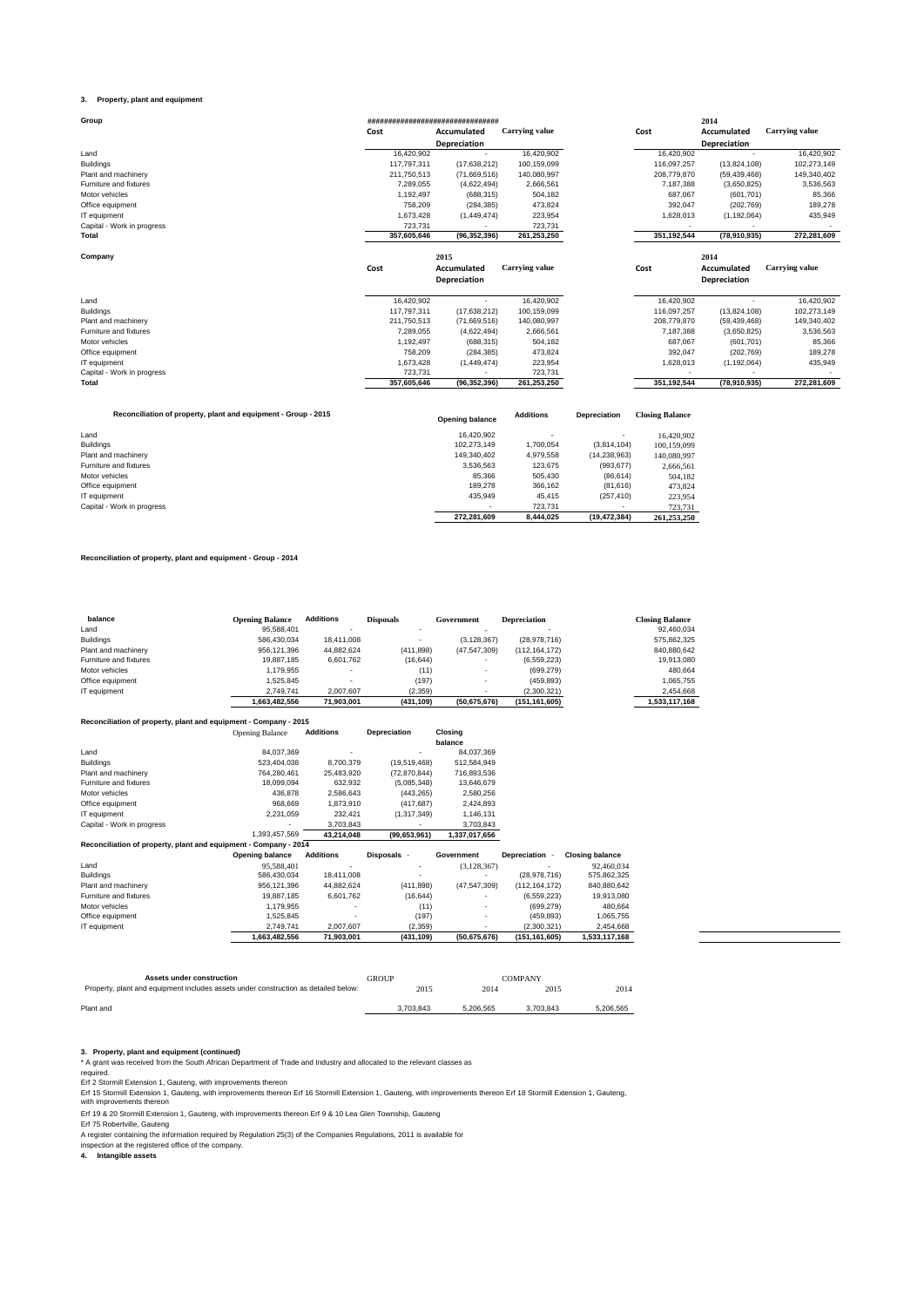|                                                                 | 2015              |                |                                 |                     |                         |                                        | 2014               |                    |                |
|-----------------------------------------------------------------|-------------------|----------------|---------------------------------|---------------------|-------------------------|----------------------------------------|--------------------|--------------------|----------------|
| Group                                                           | Cost              | Accum Amort    | Carrying Value                  |                     |                         |                                        | Cost               | <b>Accum Amort</b> | Carrying Value |
| Patents, trademarks and other                                   | 8,611,207.78      | (7,361,064.48) | 1,250,143.30                    |                     |                         |                                        | 8,911,204.95       | (6,906,182.43)     | 2,005,022.52   |
| rights<br>Computer software, other                              | 2,858,213.92      | (1,696,228.25) | 1,161,985.67                    |                     |                         |                                        | ×,<br>2,926,041.67 | (642, 471.85)      | 2,283,569.82   |
| Total                                                           | 11,469,421.70     | (9,057,292.73) | 2,412,128.97                    |                     |                         |                                        | 11,837,246.62      | (7,548,654.28)     | 4,288,592.34   |
|                                                                 |                   |                |                                 |                     |                         |                                        |                    |                    |                |
| Company                                                         | Cost<br>8,611,208 | Accum Amort    | Carrying Value                  |                     |                         |                                        | Cost               | <b>Accum Amort</b> | Carrying Value |
| Patents, trademarks and other<br>rights                         |                   | (7, 361, 064)  | 1,250,143                       |                     |                         |                                        | 8,911,205          | (6,906,182)        | 2,005,023      |
| Computer software, other                                        | 2,858,214         | (1,696,228)    | 1,161,986                       |                     |                         |                                        | 2,926,042          | (642, 472)         | 2,283,570      |
| Total                                                           | 11,469,422        | (9,057,293)    | 2,412,129                       |                     |                         |                                        | 11,837,247         | (7, 548, 654)      | 4,288,592      |
| Reconciliation of intangible assets - Group - 2015              |                   |                | Opening Balance                 | Group<br>Additions  | Company<br>Amort        | <b>Closing Balance</b>                 |                    |                    |                |
| Patents, trademarks and other rights                            |                   |                | 1,822,374.62                    | 511,770.73          | (1,084,002.05)          | 1,250,143.30                           |                    |                    |                |
| Computer software, other                                        |                   |                | 2,075,547.59                    | 198,715.46          | (1,112,277.38)          | 1,161,985.67                           |                    |                    |                |
| Reconciliation of intangible assets - Group - 2014              |                   |                | 3,897,922.21                    | 710,486.18          | (2,196,279.43)          | 2,412,128.97                           |                    |                    |                |
|                                                                 |                   |                |                                 |                     |                         |                                        |                    |                    |                |
| Patents, trademarks and other rights                            |                   |                | Opening Balance<br>3,437,179.05 | Additions<br>$\sim$ | Amort<br>(1,432,156.53) | <b>Closing Balance</b><br>2,005,022.52 |                    |                    |                |
| Computer software, other                                        |                   |                | 4,177.93                        | 2,283,541.67        | (4,149.77)              | 2,283,569.82                           |                    |                    |                |
|                                                                 |                   |                | 3,441,356.98                    | 2,283,541.67        | (1,436,306.31)          | 4,288,592.34                           |                    |                    |                |
| Reconciliation of intangible assets - Company - 2015<br>Opening |                   |                |                                 |                     |                         |                                        |                    |                    |                |
| balance<br><b>Closing</b><br>balance                            |                   |                | <b>Opening Balance</b>          | Additions           | Amort                   | <b>Closing Balance</b>                 |                    |                    |                |
| Patents, trademarks and other rights                            |                   |                | 1822374.616                     | 511770.7267         | $-1084002.047$          | 1250143.296                            |                    |                    |                |
| Computer software, other                                        |                   |                | 2075547.595                     | 198715.4555         | $-1112277.38$           | 1161985.67                             |                    |                    |                |
| Reconciliation of intangible assets - Company - 2014            |                   |                | 3,897,922                       | 710,486             | (2,196,279)             | 2,412,129                              |                    |                    |                |
| Opening<br>balance<br>Closing                                   |                   |                |                                 |                     |                         |                                        |                    |                    |                |
| balance                                                         |                   |                | <b>Opening Balance</b>          | Additions           | Amort                   | <b>Closing Balance</b>                 |                    |                    |                |
| Patents, trademarks and other rights                            |                   |                | 3437179.054                     | $\mathbf{0}$        | $-1432156.532$          | 2005022.523                            |                    |                    |                |
| Computer software, other                                        |                   |                | 4177.927928                     | 2283541.667         | -4149.774775            | 2283569.82                             |                    |                    |                |
|                                                                 |                   |                | 3.441.357                       | 2,283,542           | (1,436,306)             | 4,288,592                              |                    |                    |                |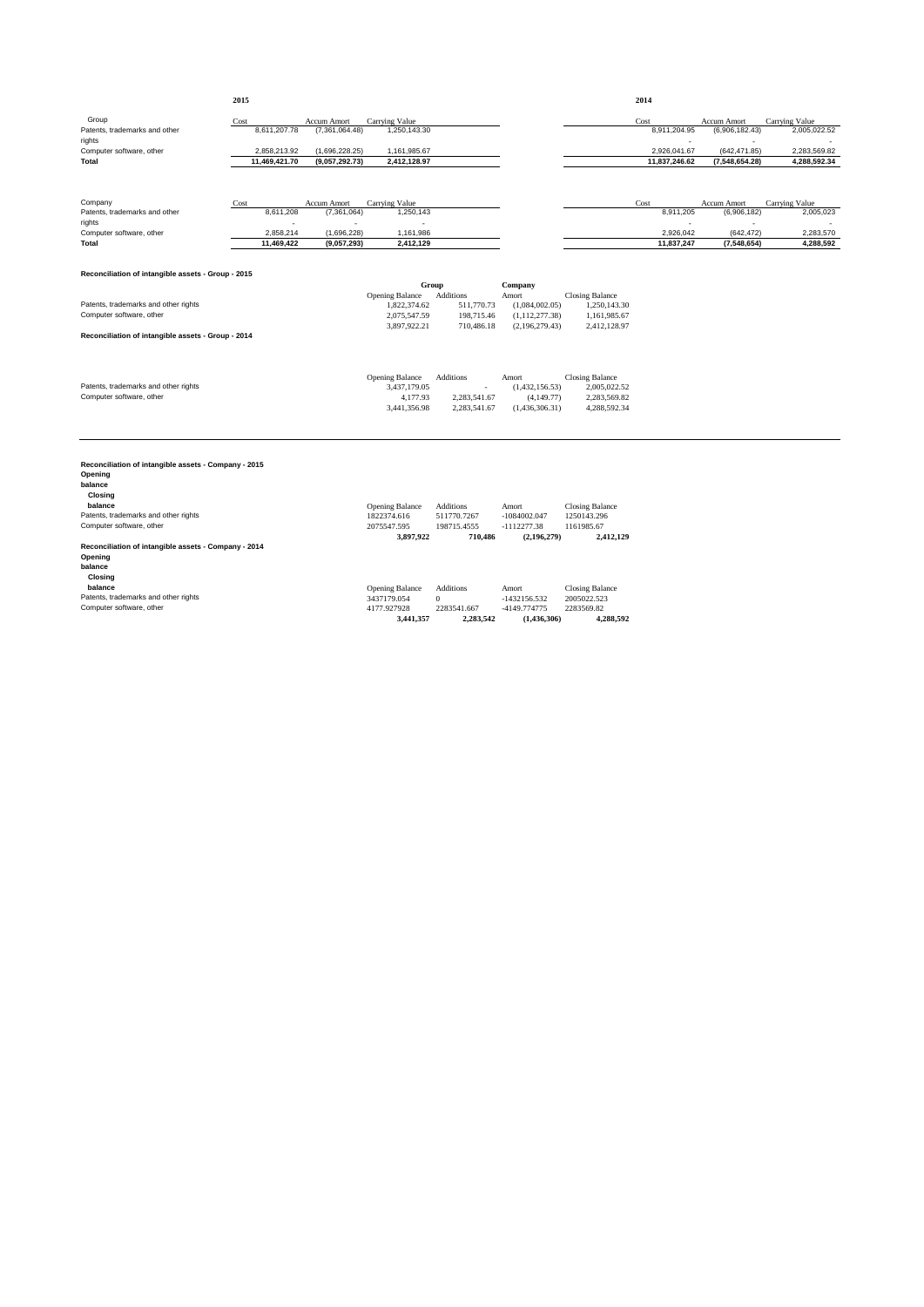# **5. Interests in subsidiaries including consolidated structured entities**

# **Company Name of company**

Be-Tabs Investments Proprietary Limited

#### **6. Loans to (from) group companies Subsidiaries**

### Be-Tabs Investments Proprietary Limited

The loan from Be-Tabs Investment Proprietary Limited is unsecured, bears no interest and has no fixed terms of repayment.

**Holding company**<br>Ranbaxy Netherlands BV<br>The loan from Ranbaxy Netherlands BV is unsecured and bears interest between JIBAR+2.5% and prime -0.5%.

Figures in Rand<br>7. Financial assets by category<br>Financial assets are not measured at fair value, the carrying value approximates fair value. All fair value measurement are<br>Financial assets are not measurements.<br>recurring f

The accounting policies for financial instruments have been applied to the line items below:

| Group - 2015                | <b>Loans and receivables</b> |       | Total       |         |  |
|-----------------------------|------------------------------|-------|-------------|---------|--|
| Trade and other receivables | 385,597,078                  |       | 385,597,078 |         |  |
| Cash and cash equivalents   | 74,800,988                   |       | 74,800,988  |         |  |
|                             | 460,398,066                  |       | 460,398,066 |         |  |
| Group-2014                  |                              |       |             |         |  |
| Trade and other receivables | 624,008,834                  |       | 624,008,834 |         |  |
| Cash and cash equivalents   | 74,955,101                   |       | 74,955,101  |         |  |
|                             | 698,963,936                  |       | 698,963,936 |         |  |
| Company-2015                |                              |       |             |         |  |
| Trade and other receivables | 385,597,078                  |       | 385,597,078 |         |  |
| Cash and cash equivalents   | 71,895,241                   |       | 71,895,241  |         |  |
|                             | 457,492,318                  |       | 457,492,318 |         |  |
| Company-2014                |                              |       |             |         |  |
| Trade and other receivables | 623,675,411                  |       | 623,675,411 |         |  |
| Cash and cash equivalents   | 73,336,216                   |       | 73,336,216  |         |  |
|                             | 697,011,627                  |       | 697,011,627 |         |  |
|                             |                              | Group |             | Company |  |
| Figures in INR              | 2015                         | 2014  | 2015        | 2014    |  |

### **8.Deferred tax**

| Deferred tax liability                                                                                                       |                 |                 |                 |                 |
|------------------------------------------------------------------------------------------------------------------------------|-----------------|-----------------|-----------------|-----------------|
| Capital allowances                                                                                                           | (273, 745, 159) | (267, 584, 296) | (273, 745, 159) | (267, 584, 296) |
|                                                                                                                              |                 |                 |                 |                 |
| Deferred tax asset                                                                                                           |                 |                 |                 |                 |
| Provisions                                                                                                                   | 3.776.914       | 2.476.554       | 3.776.914       | 2.476.554       |
|                                                                                                                              | 269.968.245     | 265.107.742     | 269.968.245     | 265.107.742     |
| <b>Total deferred taxasset</b>                                                                                               | 273.745.159     | 267.584.296     | 273.745.159     | 267.584.296     |
| The deferred tax assets and the deferred tax liability relate to income tax in the same jurisdiction, and the law allows net |                 |                 |                 |                 |
| settlement. Therefore, they have been off set in the statement of financial position as follows:                             |                 |                 |                 |                 |
| Deferred tax liability                                                                                                       | (273, 745, 159) | (267, 584, 296) | (273, 745, 159) | (267, 584, 296) |
| Deferred tax asset                                                                                                           | 273.745.159     | 267.584.296     | 273.745.159     | 267,584,296     |
| Total net deferred tax asset                                                                                                 |                 |                 | ۰               |                 |

### **9.Retirement benefits**

Defined contribution plans

tt is the policy of the group to provide retirement benefits to all its full-time employees. Two defined contribution provident<br>funds,which is subject to the Pensions Fund Act exists for this purpose.The funds are funded

R3,522,585 (2014:R4,433,574) for the group and company.

|                                 | 387.480.368 | 625.174.640 | 387.177.318 | 623,675,411   |
|---------------------------------|-------------|-------------|-------------|---------------|
| Advance to suppliers            |             | 148,773     |             | 148,773       |
| <b>VAT</b>                      |             | 1.165.805   |             |               |
| Deposits                        | 867.252     | 1.105.242   | 564.202     | 771,819       |
| Prepayments                     | 739.145     | 2.995.625   | 739.145     | 2,995,625     |
| Employee costs in advance       | 276.894     | 531.565     | 276.894     | 531,565       |
|                                 | 385.597.078 | 619.227.630 | 385,597,078 | 619,227,630   |
| Provision for impairment        | (228, 025)  | (937,005)   | (228, 025)  | (937,005)     |
| Trade receivables               | 385.825.102 | 620.164.634 | 385,825,102 | 620, 164, 634 |
| 11. Trade and other receivables |             |             |             |               |
|                                 | 392,414,304 | 432.955.946 | 392.414.304 | 432.955.946   |
| Goods in transit                | 3.035.235   | 52.884.955  | 3.035.235   | 52,884,955    |
| Packaging materials             | 43.508.685  | 36,866,655  | 43,508,685  | 36,866,655    |
| Finished goods                  | 183,938,009 | 144.733.789 | 183,938,009 | 144,733,789   |
| Work in progress                | 33.615.384  | 34.548.164  | 33.615.384  | 34,548,164    |
| Rawmaterials,components         | 128.316.991 | 163.922.382 | 128.316.991 | 163,922,382   |
| 10.Inventories                  |             |             |             |               |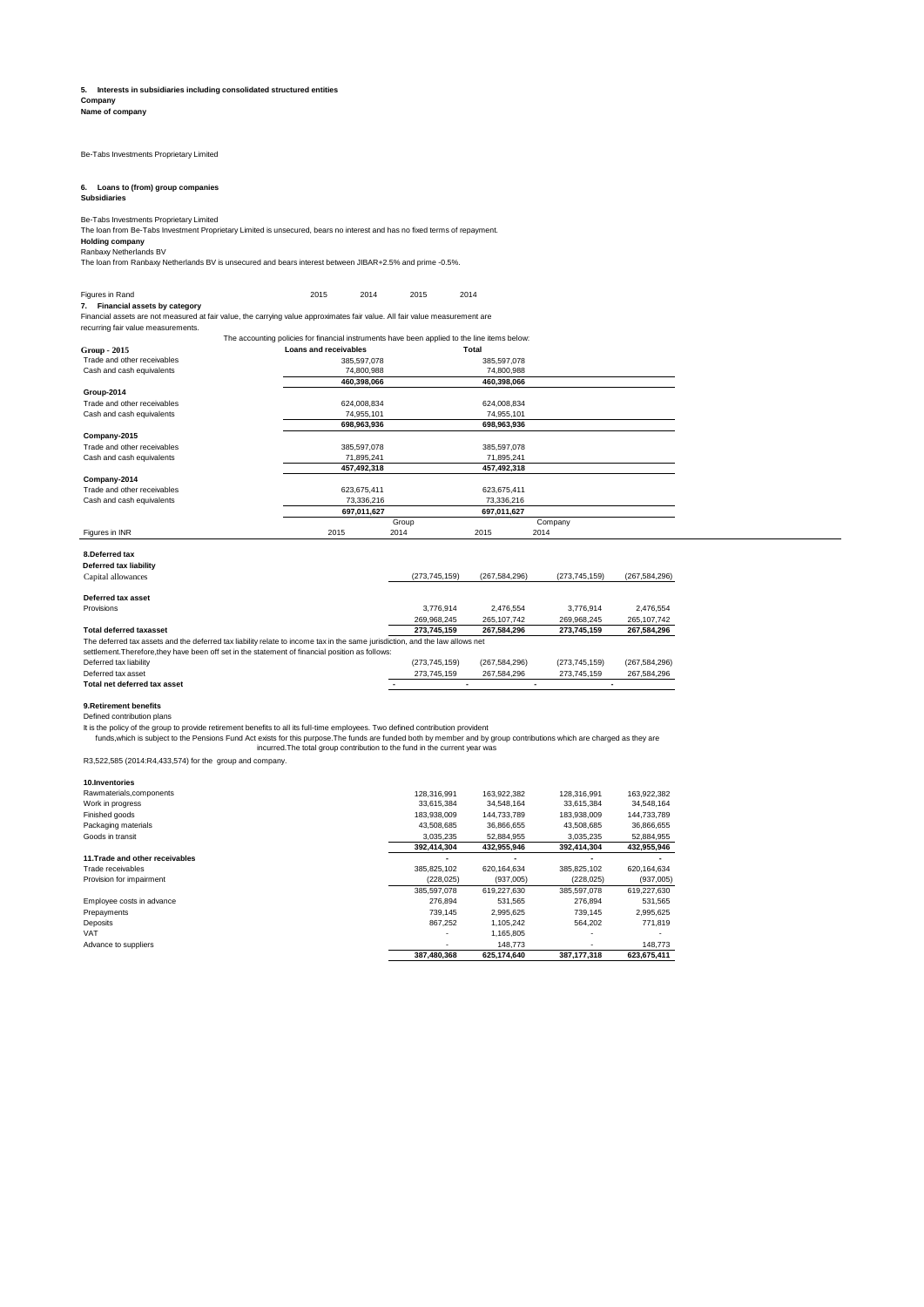**11.Trade and other receivables(continued)**<br>Trade and other receivables for the company and the group which are less than 3months past due are not considered to be<br>impaired.At 31March2015,R48,787,166(2014:R44,974,514) are

| THDalled.At 3 IMarch2013.N46.767.100(2014.N44.974.314) are considered to be funy denoming andN 9932399(2014.NTT430339)Were dast due during impaired. |             |             |             |             |
|------------------------------------------------------------------------------------------------------------------------------------------------------|-------------|-------------|-------------|-------------|
| Notpastdue(fullyperforming)                                                                                                                          | 249.678.434 | 253.234.876 | 249.678.434 | 253.234.876 |
| 1monthpastdue                                                                                                                                        | 15.825.860  | 13.734.645  | 15.825.860  | 13.734.645  |
| 2monthspastdue                                                                                                                                       | 18.520.241  | 12.532.140  | 18.520.241  | 12.532.140  |

| +3monthspastdue                                                                                          | 16.486.034  | 38.239.741  | 16.486.034  | 38.239.741                                                                                                                                                                                                                                                                                                                                                                                                                                                                      |
|----------------------------------------------------------------------------------------------------------|-------------|-------------|-------------|---------------------------------------------------------------------------------------------------------------------------------------------------------------------------------------------------------------------------------------------------------------------------------------------------------------------------------------------------------------------------------------------------------------------------------------------------------------------------------|
|                                                                                                          | 300.510.568 | 317.741.402 | 300.510.568 | 317.741.402                                                                                                                                                                                                                                                                                                                                                                                                                                                                     |
| Tradeandotherreceivablesimpaired                                                                         |             |             |             |                                                                                                                                                                                                                                                                                                                                                                                                                                                                                 |
| As of 31 March2015, trade and other receivables of R44556(2014: R166412) were impaired and provided for. |             |             |             |                                                                                                                                                                                                                                                                                                                                                                                                                                                                                 |
| 12. Cashandcashequivalents                                                                               |             |             |             |                                                                                                                                                                                                                                                                                                                                                                                                                                                                                 |
| Cashonhand                                                                                               | 39.672      | 39.414      | 39.672      | 39.414                                                                                                                                                                                                                                                                                                                                                                                                                                                                          |
| Bankbalances                                                                                             | 74.761.315  | 74.915.687  | 71.855.568  | 73.296.802                                                                                                                                                                                                                                                                                                                                                                                                                                                                      |
|                                                                                                          | 7.00000     | 7.077.04    | $-1000001$  | $\overline{\phantom{a}}$ $\overline{\phantom{a}}$ $\overline{\phantom{a}}$ $\overline{\phantom{a}}$ $\overline{\phantom{a}}$ $\overline{\phantom{a}}$ $\overline{\phantom{a}}$ $\overline{\phantom{a}}$ $\overline{\phantom{a}}$ $\overline{\phantom{a}}$ $\overline{\phantom{a}}$ $\overline{\phantom{a}}$ $\overline{\phantom{a}}$ $\overline{\phantom{a}}$ $\overline{\phantom{a}}$ $\overline{\phantom{a}}$ $\overline{\phantom{a}}$ $\overline{\phantom{a}}$ $\overline{\$ |

|                                 | 74.800.988    | 74.955.101    | 71.895.241    | 73.336.216    |
|---------------------------------|---------------|---------------|---------------|---------------|
| 13.Sharecapital                 |               |               |               |               |
| Authorised                      |               |               |               |               |
| 1000 Ordinary shares of R1 each | 5.118         | 5.631         | 5.118         | 5.631         |
| Issued                          |               |               |               |               |
| 300 Ordinary shares of R1each   | 1.535         | 1.689         | 1.535         | 1.689         |
| Share premium                   | 1.023.540.942 | 1.126.125.563 | 1.023.540.942 | 1.126.125.563 |
|                                 | 1,023,542,477 | 1.126.127.252 | 1,023,542,477 | 1,126,127,252 |
| 14 Common control reserve       |               |               |               |               |

**Company-2015**

Effective 3 August2010, Be-Tabs Pharmaceuticals Proprietary Limited purchased the shares in Be-Tabs Investments

Proprietary Limited from Ranbaxy Netherlands BV.The business combination arises from a transaction that transfers interest in an entity that is under common control of thes<br>shareholder and to the extent that the purchase c

On25May2011,Be-TabsInvestments Proprietary Limited declared an in species dividend,of property of R97598617 to Be-<br>Tabs Pharmaceuticals Proprietary Limited.The group however carried property at a net book value of R9535023

| Common control reserve                                                                                                                                                                                                                                                                                                               |                              | (16,911,807)                 | (18,606,796) | (11,506,566) | (12, 659, 814) |
|--------------------------------------------------------------------------------------------------------------------------------------------------------------------------------------------------------------------------------------------------------------------------------------------------------------------------------------|------------------------------|------------------------------|--------------|--------------|----------------|
| 15. Financial liabilities by category<br>Financial liabilities are not measured at fair value, the carrying value approximates fair value. All fair value measurement are<br>recurring fair value measurements.<br>The accounting policies for financial instruments have been applied to the line items below:<br><b>Group-2015</b> |                              |                              |              |              |                |
| Loans from group companies<br>Trade and other payables                                                                                                                                                                                                                                                                               | 960,596,699<br>985,405,706   | 960,596,699<br>985,405,706   |              |              |                |
| Group-2014                                                                                                                                                                                                                                                                                                                           | 1,946,002,405                | 1,946,002,405                |              |              |                |
| Loans from group companies<br>Trade and other payables                                                                                                                                                                                                                                                                               | 980,099,961<br>1,285,356,486 | 980,099,961<br>1,285,356,486 |              |              |                |
|                                                                                                                                                                                                                                                                                                                                      | 2,265,456,447                | 2,265,456,447                |              |              |                |

| Loans from group companies | 977,026,300   | 977,026,300   |
|----------------------------|---------------|---------------|
| Trade and other payables   | 985,054,115   | 985,054,115   |
| Company-2014               | 1.962.080.415 | 1,962,080,415 |
|                            |               |               |

| Loans from group companies | 999.811.182   | 999.811.182   |
|----------------------------|---------------|---------------|
| Trade and other payables   | 1.284.969.651 | 1.284.969.651 |
|                            | 2,284,780,833 | 2.284.780.833 |

|                              | Group         |               | Company       |               |
|------------------------------|---------------|---------------|---------------|---------------|
| Figures in Rand              | 2.015         | 2.014         | 2.015         | 2.014         |
| 16. Trade and other payables |               |               |               |               |
| Trade payables               | 985.108.966   | 1,078,275,163 | 984.757.375   | 1,077,888,328 |
| <b>VAT</b>                   | 12.577.247    | 7,698,823     | 13,635,619    | 7,698,823     |
| Accrued expenses             | 136.783.081   | 207,081,323   | 136.783.081   | 207,081,323   |
| Other payables               | 296,740       | . .           | 296,740       |               |
|                              | 1,134,766,034 | 1.293.055.310 | 1,135,472,815 | 1.292.668.474 |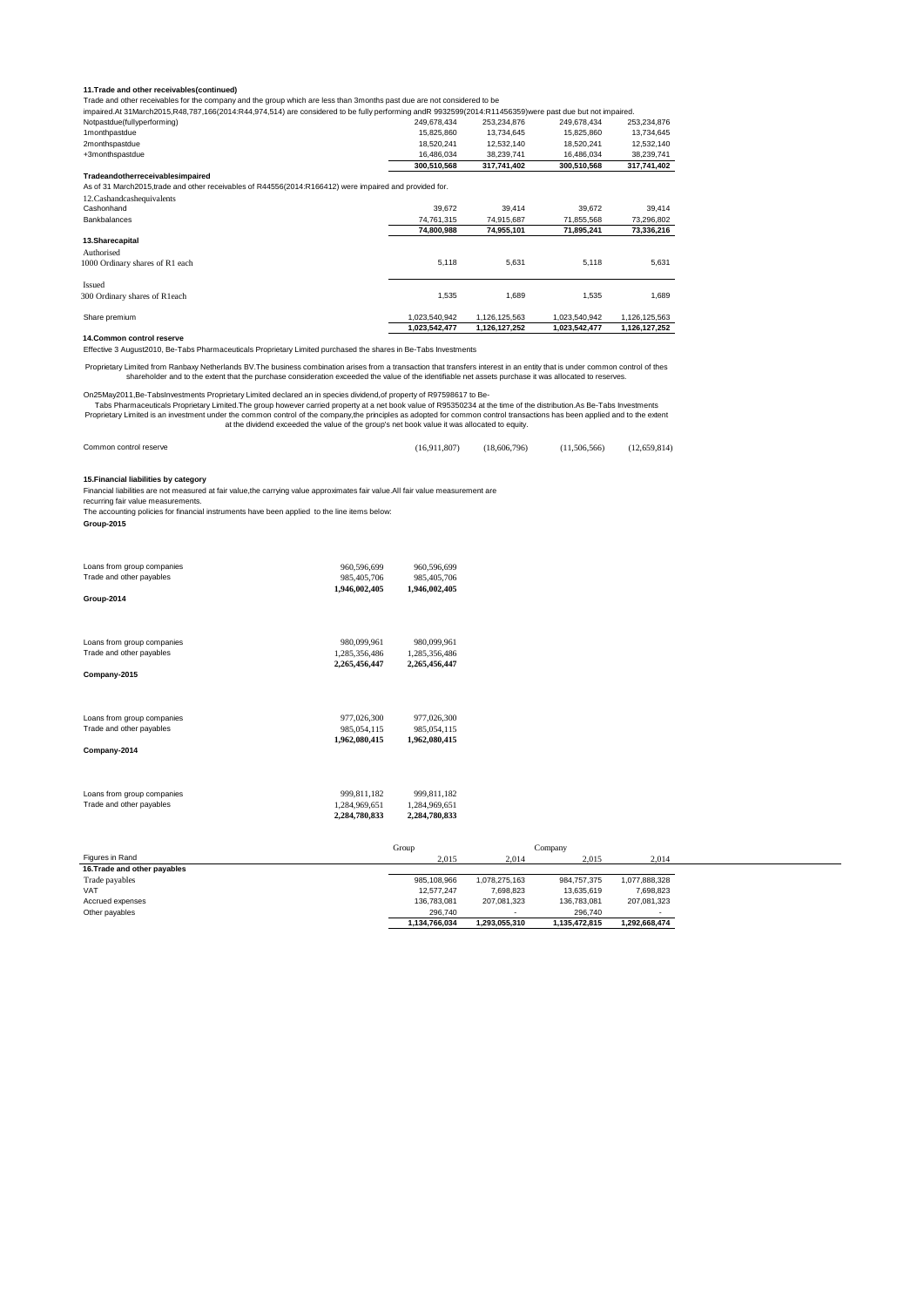| 17.Revenue                              |               |               |               |               |
|-----------------------------------------|---------------|---------------|---------------|---------------|
| Sale of goods                           | 1,326,503,572 | 2,184,003,007 | 1,326,503,572 | 2,184,003,007 |
| 18.Cost of sales                        |               |               |               |               |
| Sale of goods                           | 800,388,096   | 1,440,847,140 | 800,388,096   | 1,440,847,140 |
|                                         | ۰             |               |               |               |
| 19. Other income                        |               |               |               |               |
| Insurance claim received                | 1,395,015     | 4,100,839     | 1,395,015     | 3,731,458     |
| Other income                            | 19,543,854    | 24,806,875    | 19,543,854    | 16,780,755    |
|                                         | 20,938,869    | 28,907,714    | 20,938,869    | 20,512,213    |
| 20.Investment<br>revenue                |               |               |               |               |
| Interest revenue<br>Bank                | 18,925        | 102,568       | 16,945        | 93,041        |
| 21. Finance costs                       |               |               |               |               |
| Group companies                         | 70,051,888    | 79,715,952    | 70,051,888    | 79,715,952    |
| 22.Taxation                             |               |               |               |               |
| Current Local income tax-current period |               | 2,348,958     |               |               |

### **Reconciliation of the**

**tax expense**  Reconciliation between applicable tax rate and average effective tax rate.

| Applicable tax rate       |          |             |   |             |             |  |
|---------------------------|----------|-------------|---|-------------|-------------|--|
| Tax losses not recognised | (28.00)% | $(27.39)\%$ |   | $(28.00)\%$ | $(28.00)\%$ |  |
|                           | •7c      |             | n | $-9/6$      | $-$ %       |  |

No provision has been made for 2015 tax as the group has no taxable income.The estimated tax loss available for set off against future taxable income is R424,985,590 (2014:R385165841).

### **23.Cash generated from (used in) operations**

|                                                         | 50.852.303      | 47.217.309      | 50.905.972               | 38,847,787      |
|---------------------------------------------------------|-----------------|-----------------|--------------------------|-----------------|
| Trade and other pavables                                | (40.498.158)    | 321.213.925     | (39.439.780)             | 321.213.925     |
| Trade and other receivables                             | 180.743.869     | (325, 384, 212) | 179,684,263              | (325, 374, 122) |
| Inventories                                             | 1.101.438       | 187,987,190     | 1.101.438                | 187,987,190     |
| Changes in working capital:                             |                 |                 |                          |                 |
| Financecosts                                            | 70.051.888      | 79.715.952      | 70.051.888               | 79.715.952      |
| Interest received-investment                            | (18.925)        | (102, 568)      | (16, 945)                | (93,041)        |
| Net profit on disposal of property, plant and equipment |                 | 13.516.087      | $\overline{\phantom{a}}$ | 13.516.087      |
| Depreciation and amortisation                           | 101.850.241     | 152.597.911     | 101.850.241              | 152,597.911     |
| Loss before taxation Adjustments for:                   | (262, 378, 050) | (382,326,976)   | (262.325.133)            | (390, 716, 115) |

#### **24.Commitments**

| within one year<br>in second to fifth year inclusive                                                                            | 506.244<br>658,700 | 6.496.182<br>7.525.310 | 506.244<br>658,700 | 6.496.182<br>7.525.310 |
|---------------------------------------------------------------------------------------------------------------------------------|--------------------|------------------------|--------------------|------------------------|
|                                                                                                                                 | 1.164.944          | 14.021.492             | 1.164.944          | 14.021.492             |
| Operating lease payments represent rentals payable by the group for certain of its office properties. Leases are negotiated for |                    |                        |                    |                        |
| an average term of seven years and rentals are fixed for an average of three years. No contingentrent is payable.               |                    |                        |                    |                        |
| Thegroupandcompanyhavenoothercommitmentsforthecurrentyear.                                                                      |                    |                        |                    |                        |

#### **25.Guarantees**

ThebankhasissuedguaranteesinfavourofthecompanyamountingtoR326,000(2014:R326,000).

GroupCompany FiguresinRand2015201420152014 **26.Related parties** `

### **Relationships**

| Ultimate holding company Sun Pharmaceutical Industries |                                                                            |
|--------------------------------------------------------|----------------------------------------------------------------------------|
| Holding company                                        | Ranbaxy Netherlands BV                                                     |
| Subsidiaries                                           | Be-Tabs Investments Proprietary Limited                                    |
| Fellow subsidiaries                                    | Ranbaxy South Africa Proprietary Limited Sonke Pharmaceuticals Proprietary |
|                                                        | Limited                                                                    |

# Relatedpartybalances<br>Ranbaxy Netherlands BV

| RefatedDal typalatices                |                 |                 |                 |                 |
|---------------------------------------|-----------------|-----------------|-----------------|-----------------|
| Ranbaxy Netherlands BV                | 960,596,699     | 980,099,961     | 960,596,699     | 980,099,961     |
| Be-Tabs Investments (Pty) Ltd         |                 |                 | 16,429,601      | 19,711,222      |
|                                       | 960.596.699     | 980.099.961     | 977.026.300     | 999.811.182     |
|                                       |                 |                 |                 |                 |
| Ranbaxy South Africa (Pty) Ltd        | (799,652,600)   | (434, 659, 645) | (799,652,600)   | (434,659,645)   |
| Sonke Pharmaceuticals (Pty) Ltd       | (31,890,737)    | (545, 445, 355) | (31, 890, 737)  | (545, 445, 355) |
| Sonke Pharmaceuticals (Pty) Ltd       | 84,484,585      | 300,575,614     | 84,484,585      | 300,575,614     |
| Ranbaxy South Africa (Pty) Ltd        | 695.169         | 876.002         | 695.169         | 876,002         |
| Ranbaxy Laboratories Limited          | (7, 230, 312)   | 34,617          | (7,230,312)     | 34,617          |
|                                       | (753, 593, 895) | (678, 618, 767) | (753, 593, 895) | (678, 618, 767) |
| <b>Related party transactions</b>     |                 |                 |                 |                 |
|                                       | 70,051,888      | 79,199,060      | 70,051,888      | 79,199,060      |
|                                       | 70,051,888      | 79,199,060      | 70,051,888      | 79,199,060      |
| Purchasesofinventory                  | 19.521.116      |                 | 19,521,116      |                 |
| Sonke Pharmaceuticals (Pty) Ltd       |                 | 492,046,639     |                 | 492,046,639     |
|                                       | 19.521.116      | 492.046.639     | 19.521.116      | 492.046.639     |
|                                       |                 |                 |                 |                 |
| Sales to SonkePharmaceuticals(Pty)Ltd | 69,986,525      | 913,316,368     | 69,986,525      | 913,316,368     |